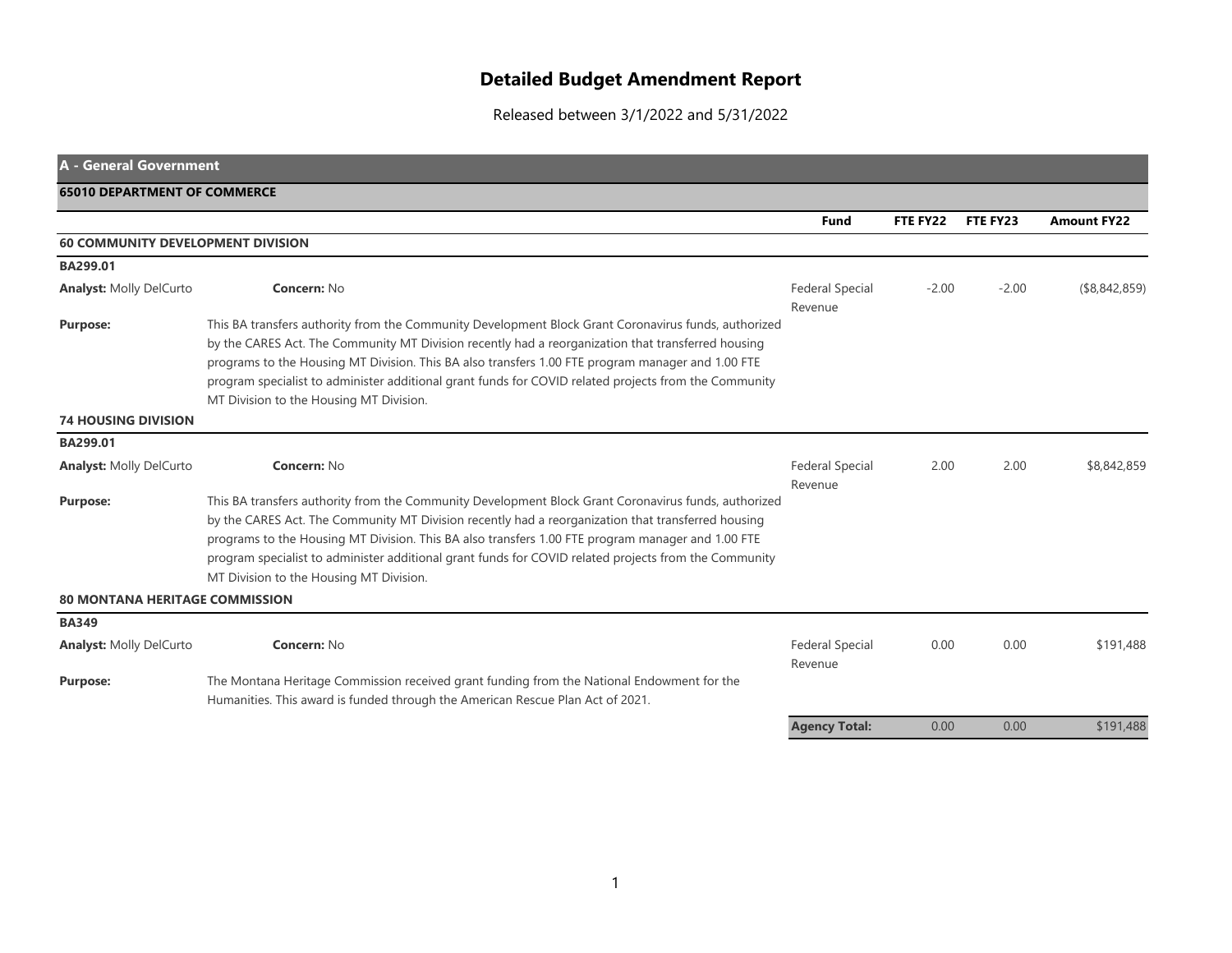| <b>66020 DEPARTMENT LABOR AND INDUSTRY</b>  |                                                                                                                                            |                                   |          |          |                    |
|---------------------------------------------|--------------------------------------------------------------------------------------------------------------------------------------------|-----------------------------------|----------|----------|--------------------|
|                                             |                                                                                                                                            | <b>Fund</b>                       | FTE FY22 | FTE FY23 | <b>Amount FY22</b> |
| <b>02 UNEMPLOYMENT INSURANCE DIV</b>        |                                                                                                                                            |                                   |          |          |                    |
| BA271.18                                    |                                                                                                                                            |                                   |          |          |                    |
| <b>Analyst: Molly DelCurto</b>              | <b>Concern: No</b>                                                                                                                         | <b>Federal Special</b><br>Revenue | 0.00     | 0.00     | \$1,899            |
| <b>Purpose:</b>                             | This BA increases federal authority for Pandemic Unemployment Assistance (PUA) in the Unemployment<br>Insurance Division.                  |                                   |          |          |                    |
| <b>05 BUSINESS STANDARDS DIVISION</b>       |                                                                                                                                            |                                   |          |          |                    |
| <b>BA541</b>                                |                                                                                                                                            |                                   |          |          |                    |
| <b>Analyst: Molly DelCurto</b>              | <b>Concern: No</b>                                                                                                                         | <b>Federal Special</b>            | 0.00     | 0.00     | \$78,400           |
|                                             |                                                                                                                                            | Revenue                           |          |          |                    |
| <b>Purpose:</b>                             | Establishes federal authority in the Business Standards Division to support training and technical                                         |                                   |          |          |                    |
|                                             | assistance for the Montana Board of Real Estate Appraisers members and staff under the State Appraiser<br>Regulatory Agency Support Grant. |                                   |          |          |                    |
|                                             |                                                                                                                                            | <b>Agency Total:</b>              | 0.00     | 0.00     | \$80,299           |
| <b>67010 DEPARTMENT OF MILITARY AFFAIRS</b> |                                                                                                                                            |                                   |          |          |                    |
|                                             |                                                                                                                                            | <b>Fund</b>                       | FTE FY22 | FTE FY23 | <b>Amount FY22</b> |
| <b>21 DISASTER &amp; EMERGENCY SERVICES</b> |                                                                                                                                            |                                   |          |          |                    |
| <b>BA738</b>                                |                                                                                                                                            |                                   |          |          |                    |
| <b>Analyst: Molly DelCurto</b>              | <b>Concern: No</b>                                                                                                                         | <b>Federal Special</b><br>Revenue | 0.00     | 0.00     | \$170,325          |
| <b>Purpose:</b>                             | Establishes federal authority for the High Hazard Potential Dams (HHPD) Rehabilitation Grant.                                              |                                   |          |          |                    |

| <b>Agency Total:</b>  | 0.00 | 0.00 | \$170,325 |
|-----------------------|------|------|-----------|
| <b>Section Total:</b> | 0.00 | 0.00 | \$442,112 |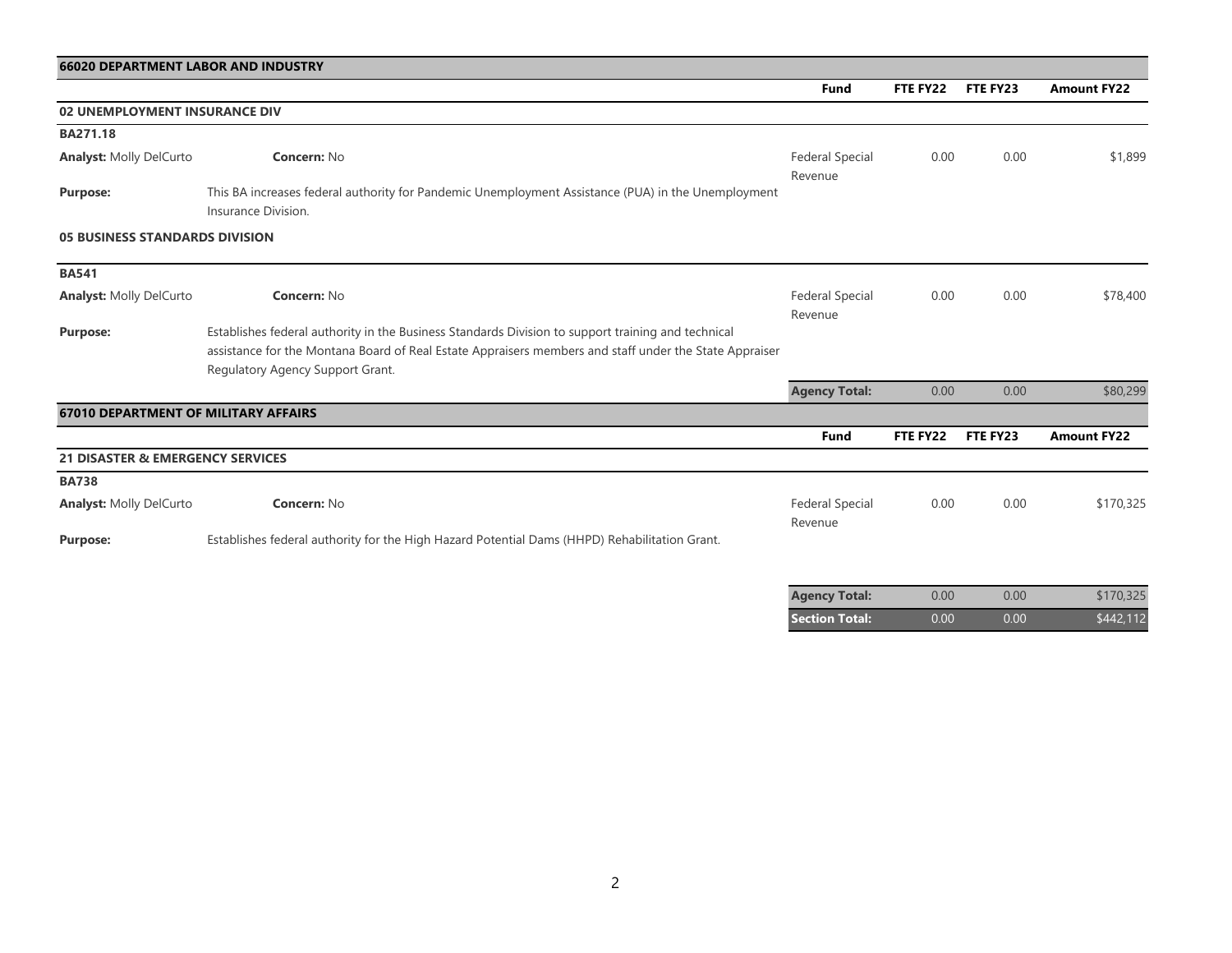|                                  | <b>B - Public Health and Human Services</b>                                                                                                                                                                                                                                                                   |                                           |          |          |                    |
|----------------------------------|---------------------------------------------------------------------------------------------------------------------------------------------------------------------------------------------------------------------------------------------------------------------------------------------------------------|-------------------------------------------|----------|----------|--------------------|
|                                  | 69010 DEPARTMENT OF PUBLIC HEALTH AND HUMAN SERVICES                                                                                                                                                                                                                                                          |                                           |          |          |                    |
|                                  |                                                                                                                                                                                                                                                                                                               | Fund                                      | FTE FY22 | FTE FY23 | <b>Amount FY22</b> |
|                                  | 01 DISABILITY EMPLOYMENT & TRANSITIONS                                                                                                                                                                                                                                                                        |                                           |          |          |                    |
| <b>BA153</b>                     |                                                                                                                                                                                                                                                                                                               |                                           |          |          |                    |
| <b>Analyst: Matthew Hartnett</b> | <b>Concern: No</b>                                                                                                                                                                                                                                                                                            | <b>Federal Special</b><br>Revenue         | 0.00     | 0.00     | \$121,081          |
| <b>Purpose:</b>                  | This BCD is to establish authority for new grant award received from the Administration for Community<br>Living (ACL) to provide one-time funding to support "Expanding the Public Health Workforce within the<br>Disability Network for Independent Living Services (IL Part B)" within program 01, DETD.    |                                           |          |          |                    |
|                                  | 02 HUMAN AND COMMUNITY SERVICES                                                                                                                                                                                                                                                                               |                                           |          |          |                    |
| <b>BA187</b>                     |                                                                                                                                                                                                                                                                                                               |                                           |          |          |                    |
| <b>Analyst: Matthew Hartnett</b> | <b>Concern: No</b>                                                                                                                                                                                                                                                                                            | <b>Federal Special</b><br>0.00<br>Revenue | 0.00     | \$31,687 |                    |
| <b>Purpose:</b>                  | Establishes authority for the Emergency Food Assistance Program (TEFAP) Farm 2 Food Bank Funds                                                                                                                                                                                                                |                                           |          |          |                    |
| BA597.02                         |                                                                                                                                                                                                                                                                                                               |                                           |          |          |                    |
| <b>Analyst: Matthew Hartnett</b> | <b>Concern: No</b>                                                                                                                                                                                                                                                                                            | <b>Federal Special</b><br>Revenue         | 0.00     | 0.00     | \$0                |
| <b>Purpose:</b>                  | Moving authority from benefits and claims to grant expenditures to correct an audit issue finding on sub-<br>recipient expenses. Pass-through grants to subrecipients are required to be reported in the grants<br>expenditure account level and the current budget authority resides in benefits and claims. |                                           |          |          |                    |
| BA598.02                         |                                                                                                                                                                                                                                                                                                               |                                           |          |          |                    |
| <b>Analyst: Matthew Hartnett</b> | <b>Concern: No</b>                                                                                                                                                                                                                                                                                            | <b>Federal Special</b><br>Revenue         | 0.00     | 0.00     | \$0                |
| <b>Purpose:</b>                  | Moving authority from benefits and claims to grants to correct an audit issue finding on sub-recipient<br>expenses. Pass-through grants to subrecipients are required to be reported in the grants expenditure<br>account level and the current budget authority resides in benefits and claims.              |                                           |          |          |                    |
| BA606.01                         |                                                                                                                                                                                                                                                                                                               |                                           |          |          |                    |
| <b>Analyst: Matthew Hartnett</b> | <b>Concern: No</b>                                                                                                                                                                                                                                                                                            | <b>Federal Special</b><br>Revenue         | 0.00     | 0.00     | \$0                |
| <b>Purpose:</b>                  | Moving authority from benefits and claims expenditures to grants to correct an audit issue finding on sub-<br>recipient expenses. Pass-through grants to subrecipients are required to be reported in the grant<br>expenditure account level and the current budget authority resides in benefits and claims. |                                           |          |          |                    |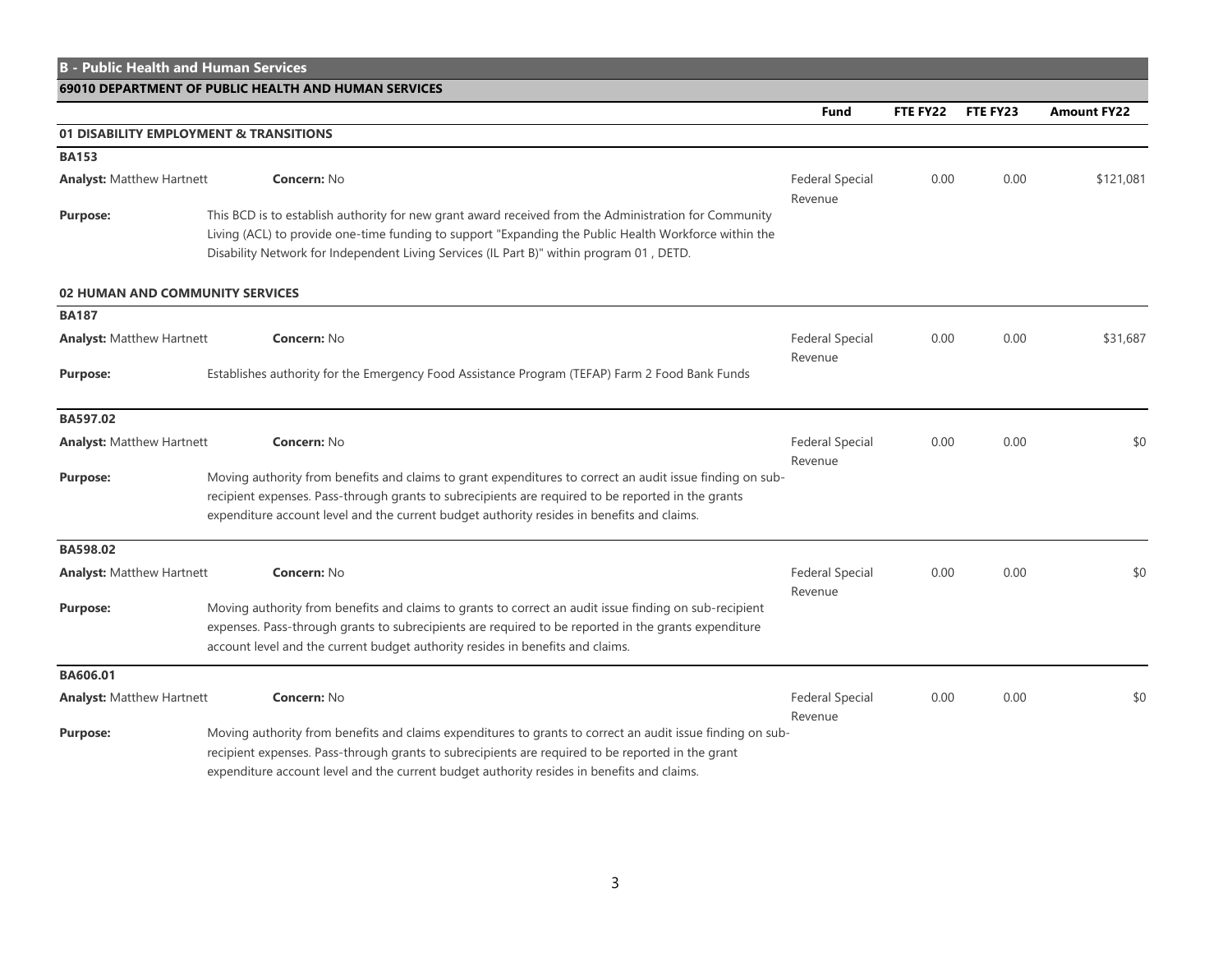| BA609.03                         |                                                                                                                                                                                                                                                                                                               |                                   |      |         |             |      |     |
|----------------------------------|---------------------------------------------------------------------------------------------------------------------------------------------------------------------------------------------------------------------------------------------------------------------------------------------------------------|-----------------------------------|------|---------|-------------|------|-----|
| <b>Analyst: Matthew Hartnett</b> | <b>Concern: No</b>                                                                                                                                                                                                                                                                                            | <b>Federal Special</b><br>Revenue | 0.00 | 0.00    | (50)        |      |     |
| <b>Purpose:</b>                  | Moving authority from benefits and claims expenditures to grants to correct an audit issue finding on sub-<br>recipient expenses. Pass-through grants to subrecipients are required to be reported in the grant<br>expenditure account level and the current budget authority resides in benefits and claims. |                                   |      |         |             |      |     |
| BA723.04                         |                                                                                                                                                                                                                                                                                                               |                                   |      |         |             |      |     |
| <b>Analyst: Matthew Hartnett</b> | Concern: No                                                                                                                                                                                                                                                                                                   | <b>Federal Special</b><br>Revenue | 0.00 | 0.00    | \$0         |      |     |
| <b>Purpose:</b>                  | Move prior year BA authority between federal funds to fix an audit finding in the SNAP EBT program<br>within program 2.                                                                                                                                                                                       |                                   |      |         |             |      |     |
| BA809.02                         |                                                                                                                                                                                                                                                                                                               |                                   |      |         |             |      |     |
| <b>Analyst: Matthew Hartnett</b> | Concern: No                                                                                                                                                                                                                                                                                                   | <b>Federal Special</b><br>0.00    |      | Revenue |             | 0.00 | \$0 |
| <b>Purpose:</b>                  | Move prior year BA authority between federal funds to fix an audit finding in the SNAP EBT program<br>within program 2.                                                                                                                                                                                       |                                   |      |         |             |      |     |
| BA920.01                         |                                                                                                                                                                                                                                                                                                               |                                   |      |         |             |      |     |
| <b>Analyst: Matthew Hartnett</b> | <b>Concern: No</b>                                                                                                                                                                                                                                                                                            | <b>Federal Special</b><br>Revenue | 0.00 | 0.00    | \$0         |      |     |
| <b>Purpose:</b>                  | Move BA authority between federal funds to fix an audit finding in the SNAP EBT program within<br>program 2.                                                                                                                                                                                                  |                                   |      |         |             |      |     |
| 03 CHILD & FAMILY SERVICES       |                                                                                                                                                                                                                                                                                                               |                                   |      |         |             |      |     |
| <b>BA157</b>                     |                                                                                                                                                                                                                                                                                                               |                                   |      |         |             |      |     |
| <b>Analyst: Matthew Hartnett</b> | Concern: No                                                                                                                                                                                                                                                                                                   | <b>Federal Special</b><br>Revenue | 0.00 | 0.00    | \$1,042,453 |      |     |
| <b>Purpose:</b>                  | This BCD is necessary to establish appropriations for the ARPA Federal Notice of Grant Award consistent<br>with approval from the Health Advisory Commission and Governor Greg Gianforte.                                                                                                                     |                                   |      |         |             |      |     |
| <b>BA158</b>                     |                                                                                                                                                                                                                                                                                                               |                                   |      |         |             |      |     |
| <b>Analyst: Matthew Hartnett</b> | Concern: No                                                                                                                                                                                                                                                                                                   | <b>Federal Special</b>            | 0.00 | 0.00    | \$1,007,630 |      |     |
| <b>Purpose:</b>                  | This BCD is required to carry out the mission of the American Rescue Plan Federal Grant Award to provide<br>Family Violence Prevention and services to survivors of sexual assault.                                                                                                                           |                                   |      |         |             |      |     |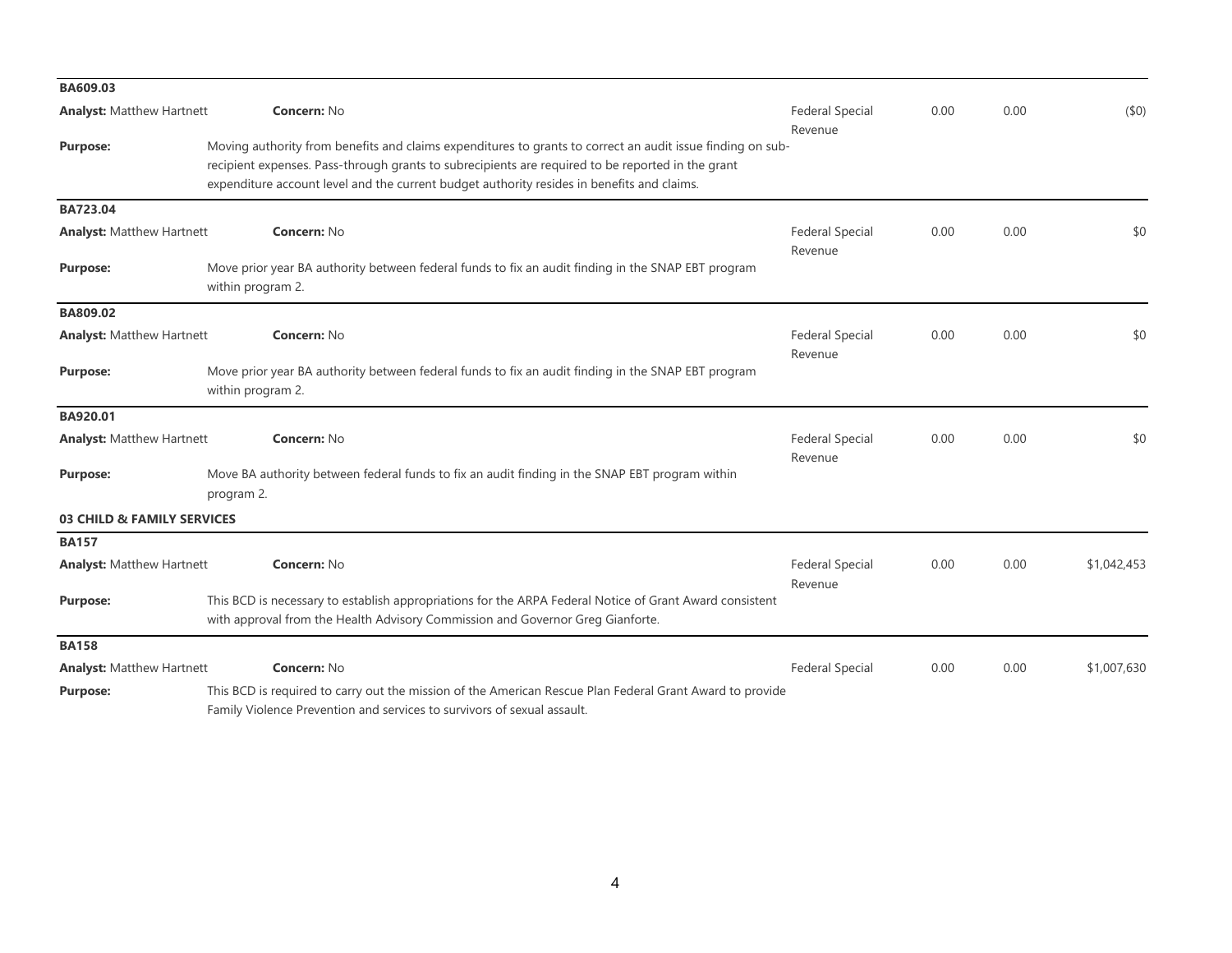| BA744.05                           |                                                                                                                                                                                                                                                                                                       |                                   |      |      |          |
|------------------------------------|-------------------------------------------------------------------------------------------------------------------------------------------------------------------------------------------------------------------------------------------------------------------------------------------------------|-----------------------------------|------|------|----------|
| <b>Analyst: Matthew Hartnett</b>   | <b>Concern: No</b>                                                                                                                                                                                                                                                                                    | <b>Federal Special</b><br>Revenue | 0.00 | 0.00 | \$24,280 |
| <b>Purpose:</b>                    | This BCD is necessary to establish federal authority of grant funds received to improve the quality of<br>monthly Child Protection Specialist visits with children in foster care.                                                                                                                    |                                   |      |      |          |
| 07 PUBLIC HEALTH & SAFETY DIVISION |                                                                                                                                                                                                                                                                                                       |                                   |      |      |          |
| <b>BA186</b>                       |                                                                                                                                                                                                                                                                                                       |                                   |      |      |          |
| <b>Analyst: Matthew Hartnett</b>   | <b>Concern: No</b>                                                                                                                                                                                                                                                                                    | <b>Federal Special</b><br>Revenue | 0.00 | 0.00 | \$23,850 |
| <b>Purpose:</b>                    | Establish federal authority for NEHA-FDA Retail Flexible Funding Model Grant Program grant within Prog<br>07, PHSD.                                                                                                                                                                                   |                                   |      |      |          |
| BA311.05                           |                                                                                                                                                                                                                                                                                                       |                                   |      |      |          |
| <b>Analyst: Matthew Hartnett</b>   | Concern: No                                                                                                                                                                                                                                                                                           | <b>Federal Special</b><br>Revenue | 0.00 | 0.00 | \$0      |
| <b>Purpose:</b>                    | Adjust federal authority due to expanded authority from F20 to F21 grant funding for the MT Violent                                                                                                                                                                                                   |                                   |      |      |          |
|                                    | Death Reporting System grant within Prog 07, PHSD.*Note: The NOA (doc1) does not state expanded                                                                                                                                                                                                       |                                   |      |      |          |
|                                    | authority is permitted; Fed email (doc3) states as oversite and permits F20 expanded authority. FFR (doc2)                                                                                                                                                                                            |                                   |      |      |          |
|                                    | states the UOB amount with the request for expanded authority.                                                                                                                                                                                                                                        |                                   |      |      |          |
| BA333.05                           |                                                                                                                                                                                                                                                                                                       |                                   |      |      |          |
| <b>Analyst: Matthew Hartnett</b>   | <b>Concern: No</b>                                                                                                                                                                                                                                                                                    | <b>Federal Special</b><br>Revenue | 0.00 | 0.00 | \$0      |
| <b>Purpose:</b>                    | Adjust federal authority due to expanded authority from F20 to F21 grant funding for Innovative Health<br>Strategies to Prevent and Manage Diabetes, Heart Disease, and Stroke grant within Prog 07, PHSD.*Note:<br>On page 8 of the NOA (doc1) states the recipient is permitted expanded authority. |                                   |      |      |          |
| BA333.06                           |                                                                                                                                                                                                                                                                                                       |                                   |      |      |          |
| <b>Analyst: Matthew Hartnett</b>   | Concern: No                                                                                                                                                                                                                                                                                           | <b>Federal Special</b><br>Revenue | 0.00 | 0.00 | \$0      |
| <b>Purpose:</b>                    | Adjust federal authority due to cost allocation reorg expenses for Innovative Health Strategies to Prevent<br>and Manage Diabetes, Heart Disease, and Stroke grant within Prog 07, PHSD.                                                                                                              |                                   |      |      |          |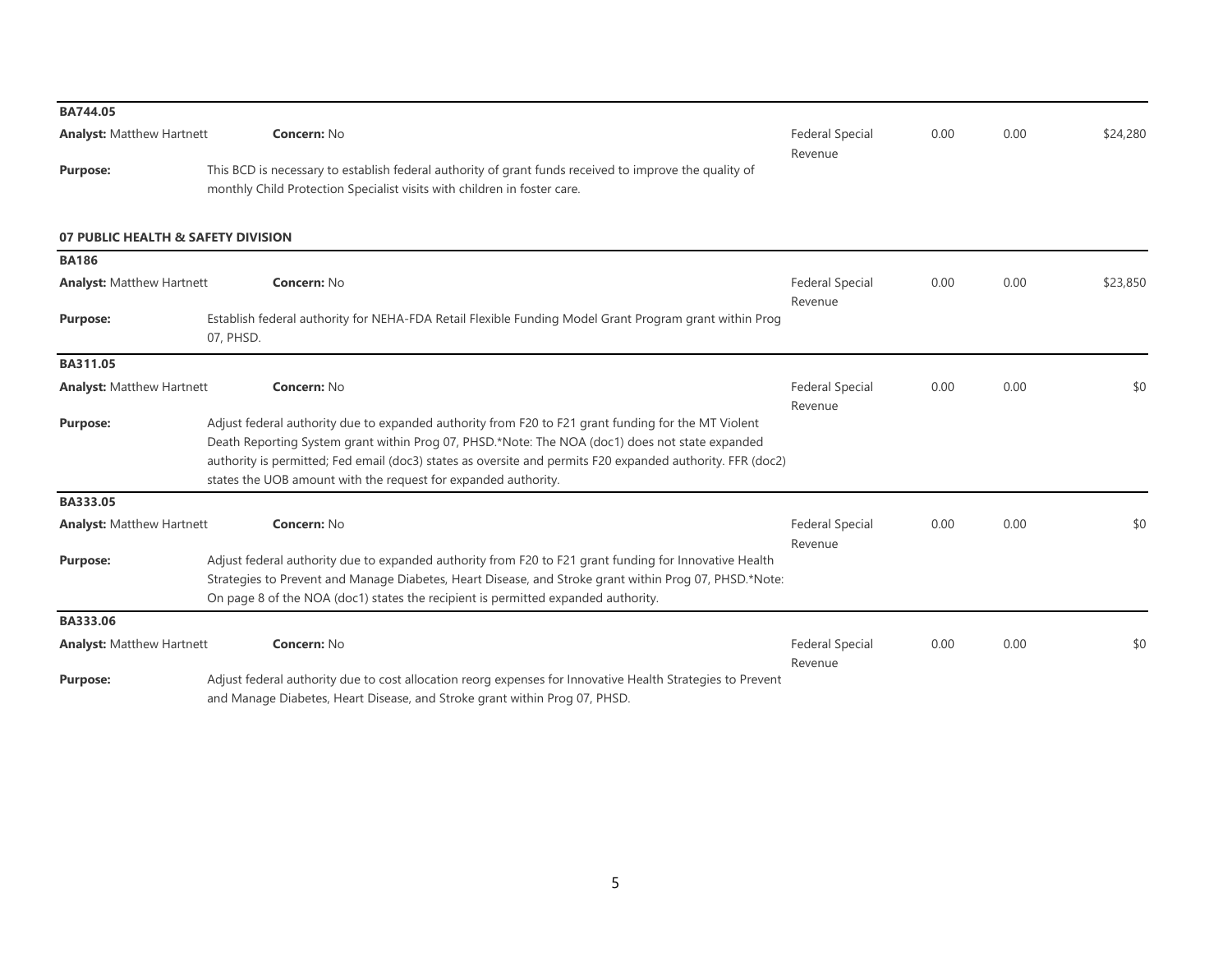| BA489.04                         |                                                                                                                                                                                                                                                                                                                                                         |                                   |      |      |             |
|----------------------------------|---------------------------------------------------------------------------------------------------------------------------------------------------------------------------------------------------------------------------------------------------------------------------------------------------------------------------------------------------------|-----------------------------------|------|------|-------------|
| <b>Analyst: Matthew Hartnett</b> | <b>Concern: No</b>                                                                                                                                                                                                                                                                                                                                      | <b>Federal Special</b>            | 0.00 | 0.00 | \$0         |
| <b>Purpose:</b>                  | Adjust federal authority due to expanded authority from F20 to F21 grant funding for the Overdose Data<br>to Action grant within Prog 07, PHSD.*Note: Page 5 of the NOA (doc1) states expanded authority is<br>permitted. FFR (doc2) states the UOB amount with the request for expanded authority.                                                     | Revenue                           |      |      |             |
| BA565.03                         |                                                                                                                                                                                                                                                                                                                                                         |                                   |      |      |             |
| <b>Analyst: Matthew Hartnett</b> | <b>Concern: No</b>                                                                                                                                                                                                                                                                                                                                      | <b>Federal Special</b><br>Revenue | 0.00 | 0.00 | \$0         |
| <b>Purpose:</b>                  | Continue federal authority for the extension of Public Health Emergency Preparedness (PHEP) for<br>Emergency Response: Public Health Crisis Response 2081, within Prog 07, PHSD.                                                                                                                                                                        |                                   |      |      |             |
| BA600.08                         |                                                                                                                                                                                                                                                                                                                                                         |                                   |      |      |             |
| <b>Analyst: Matthew Hartnett</b> | <b>Concern: No</b>                                                                                                                                                                                                                                                                                                                                      | <b>Federal Special</b><br>Revenue | 0.00 | 0.00 | \$0         |
| <b>Purpose:</b>                  | Rename subclass to extend date for MT Epidemiology and Laboratory Capacity for Prevention and<br>Control of Emerging Infectious Diseases (ELC) for Coronavirus Preparedness and Response Activities for<br>Cross-Cutting Emerging Issues within Prog 07, PHSD.                                                                                          |                                   |      |      |             |
| BA942.01                         |                                                                                                                                                                                                                                                                                                                                                         |                                   |      |      |             |
| <b>Analyst: Matthew Hartnett</b> | <b>Concern: No</b>                                                                                                                                                                                                                                                                                                                                      | <b>Federal Special</b><br>Revenue | 0.50 | 0.50 | \$1,000,000 |
| <b>Purpose:</b>                  | Establish federal authority for supplemental funding in the STD Prevention and Control grant within Prog<br>07, PHSD.                                                                                                                                                                                                                                   |                                   |      |      |             |
| BA942.02                         |                                                                                                                                                                                                                                                                                                                                                         |                                   |      |      |             |
| <b>Analyst: Matthew Hartnett</b> | <b>Concern: No</b>                                                                                                                                                                                                                                                                                                                                      | <b>Federal Special</b><br>Revenue | 0.00 | 0.00 | \$0         |
| <b>Purpose:</b>                  | Adjust federal authority due to expanded authority from F21 to F22 grant supplemental funding for the<br>STD Prevention and Control grant (03937).*Note: Page 7 of the NOA (doc1) states expanded authority is<br>permitted. Doc 2 is the original NOA, 1 million awarded. FFR (doc3) states the UOB amount with the<br>request for expanded authority. |                                   |      |      |             |
|                                  | <b>10 DEVELOPMENTAL SERVICES DIVISION</b>                                                                                                                                                                                                                                                                                                               |                                   |      |      |             |
| <b>BA164</b>                     |                                                                                                                                                                                                                                                                                                                                                         |                                   |      |      |             |
| <b>Analyst: Matthew Hartnett</b> | <b>Concern: No</b>                                                                                                                                                                                                                                                                                                                                      | <b>Federal Special</b>            | 0.00 | 0.00 | \$585,609   |
| <b>Purpose:</b>                  | Establish funding for Mobile Crisis ARPA Federal Grant                                                                                                                                                                                                                                                                                                  |                                   |      |      |             |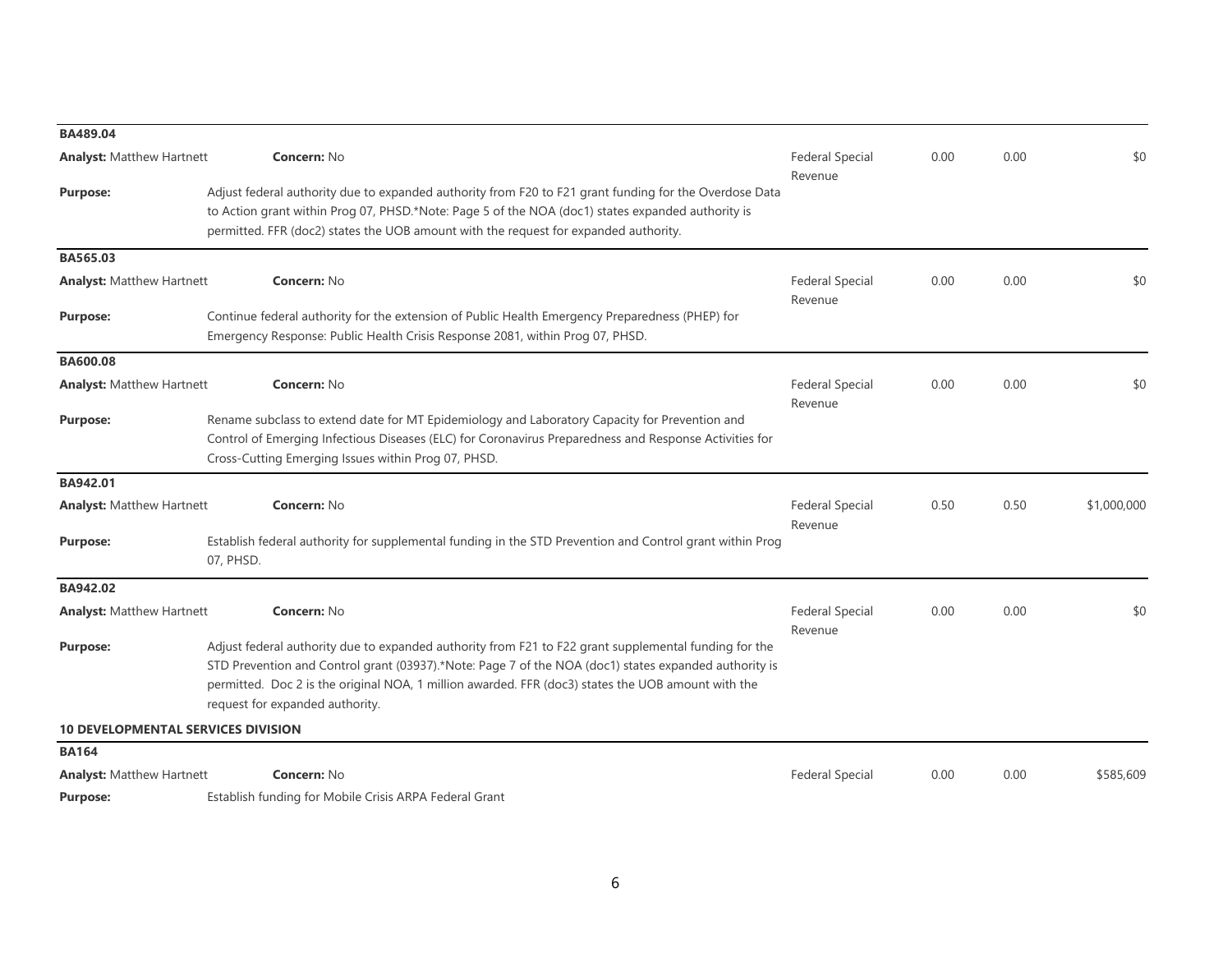| <b>BA195</b>                        |                                                                                                                                                                                                                                                                                                                                                                                                                                                                                                                            |                                   |      |      |              |
|-------------------------------------|----------------------------------------------------------------------------------------------------------------------------------------------------------------------------------------------------------------------------------------------------------------------------------------------------------------------------------------------------------------------------------------------------------------------------------------------------------------------------------------------------------------------------|-----------------------------------|------|------|--------------|
| <b>Analyst: Matthew Hartnett</b>    | <b>Concern: No</b>                                                                                                                                                                                                                                                                                                                                                                                                                                                                                                         | <b>Federal Special</b><br>Revenue | 0.00 | 0.00 | \$392,091    |
| <b>Purpose:</b>                     | Establish funding for federal Montana 988 grant, for program 10, BHDD                                                                                                                                                                                                                                                                                                                                                                                                                                                      |                                   |      |      |              |
| BA316.07                            |                                                                                                                                                                                                                                                                                                                                                                                                                                                                                                                            |                                   |      |      |              |
| <b>Analyst: Matthew Hartnett</b>    | <b>Concern: No</b>                                                                                                                                                                                                                                                                                                                                                                                                                                                                                                         | <b>Federal Special</b>            | 0.00 | 0.00 | \$25,000     |
| <b>Purpose:</b>                     | Moving budget amendment appropriation from Prog 33 to Program 10 due to reorganization to the<br>Behavioral Health and Developmental Disabilities Division                                                                                                                                                                                                                                                                                                                                                                 | Revenue                           |      |      |              |
| BA701.02                            |                                                                                                                                                                                                                                                                                                                                                                                                                                                                                                                            |                                   |      |      |              |
| <b>Analyst: Matthew Hartnett</b>    | Concern: No                                                                                                                                                                                                                                                                                                                                                                                                                                                                                                                | <b>Federal Special</b><br>Revenue | 1.25 | 0.25 | \$0          |
| <b>Purpose:</b>                     | This budget amendment transfers 1.25 FTE from the Addictive & Mental Disorders Division to the<br>Developmental Services Division due to the recent reorganization. The appropriation authority was<br>reported in the last quarterly report but did not include the FTE transfer.                                                                                                                                                                                                                                         |                                   |      |      |              |
| <b>BA702.02</b>                     |                                                                                                                                                                                                                                                                                                                                                                                                                                                                                                                            |                                   |      |      |              |
| <b>Analyst: Matthew Hartnett</b>    | <b>Concern: No</b>                                                                                                                                                                                                                                                                                                                                                                                                                                                                                                         | <b>Federal Special</b><br>Revenue | 0.75 | 0.25 | \$0          |
| <b>Purpose:</b>                     | This budget amendment transfers 0.75 FTE from the Addictive & Mental Disorders Division to the<br>Developmental Services Division due to the recent reorganization. The appropriation authority was<br>reported in the last quarterly report but did not include the FTE transfer.                                                                                                                                                                                                                                         |                                   |      |      |              |
| <b>11 HEALTH RESOURCES DIVISION</b> |                                                                                                                                                                                                                                                                                                                                                                                                                                                                                                                            |                                   |      |      |              |
| <b>BA181</b>                        |                                                                                                                                                                                                                                                                                                                                                                                                                                                                                                                            |                                   |      |      |              |
| <b>Analyst: Matthew Hartnett</b>    | Concern: No                                                                                                                                                                                                                                                                                                                                                                                                                                                                                                                | <b>Federal Special</b><br>Revenue | 0.00 | 0.00 | \$16,000,000 |
| <b>Purpose:</b>                     | The Department of Public Health and Human Services (DPHHS) is currently projecting a deficit in federal<br>special authority in FY 2022. During a conversation at the March 17, 2022 meeting of the LFC, the Office<br>of Budget and Program Planning and Legislative Finance Committee discussed and agreed upon the<br>option of the Executive to increase the federal authority with a budget amendment as described in 17-7-<br>403, MCA. This BCD addresses a portion of the overall projected deficit in program 11. |                                   |      |      |              |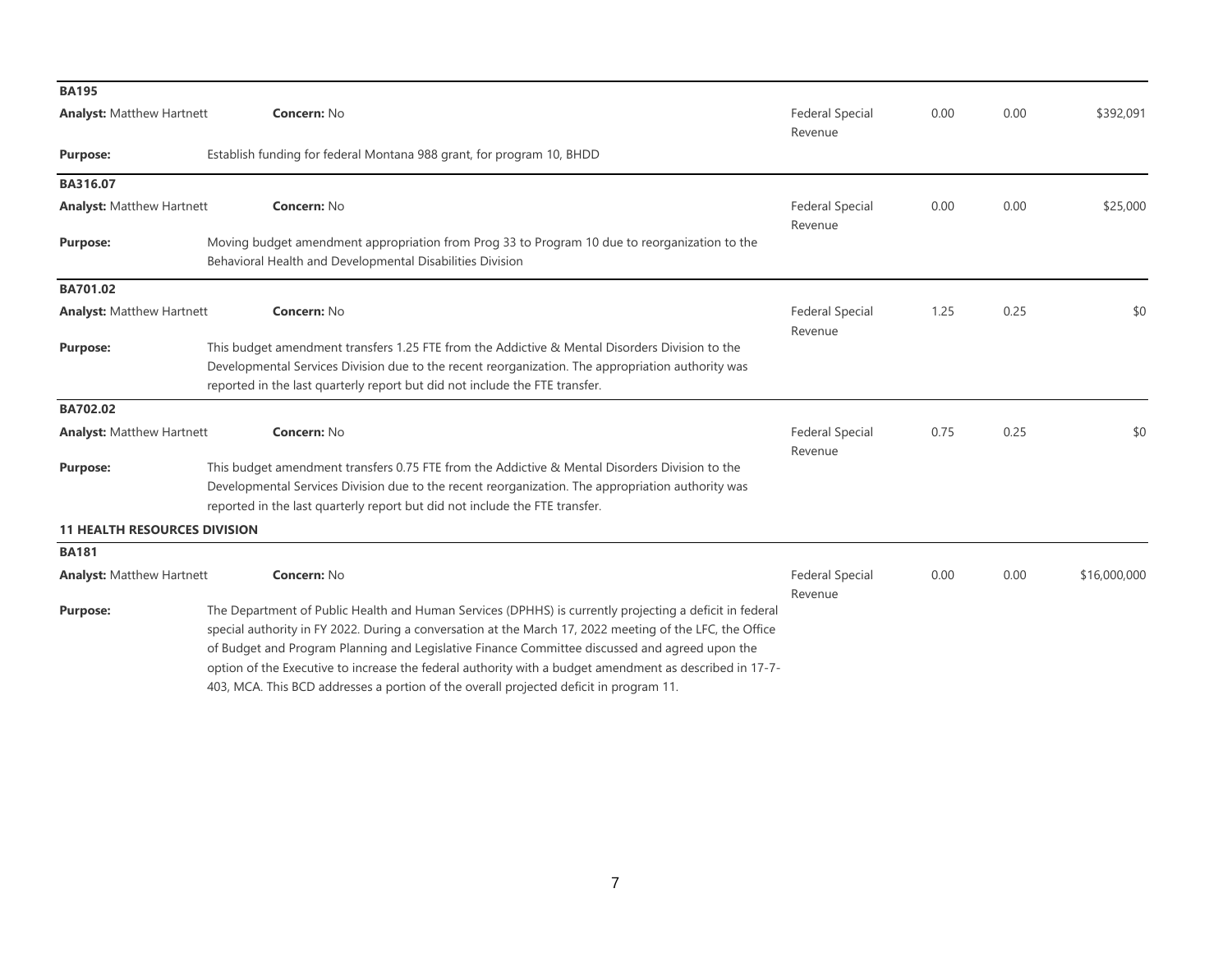| BA181.01                              |                                                                                                                                                                                                                                                                                                                                                                                                                                                                                                                            |                                   |      |      |              |
|---------------------------------------|----------------------------------------------------------------------------------------------------------------------------------------------------------------------------------------------------------------------------------------------------------------------------------------------------------------------------------------------------------------------------------------------------------------------------------------------------------------------------------------------------------------------------|-----------------------------------|------|------|--------------|
| <b>Analyst:</b> Matthew Hartnett      | Concern: No                                                                                                                                                                                                                                                                                                                                                                                                                                                                                                                | <b>Federal Special</b>            | 0.00 | 0.00 | \$30,086,761 |
| <b>Purpose:</b>                       | The Department of Public Health and Human Services (DPHHS) is currently projecting a deficit in federal<br>special authority in FY 2022. During a conversation at the March 17, 2022 meeting of the LFC, the Office<br>of Budget and Program Planning and Legislative Finance Committee discussed and agreed upon the<br>option of the Executive to increase the federal authority with a budget amendment as described in 17-7-<br>403, MCA. This BCD addresses a portion of the overall projected deficit in program 11. | Revenue                           |      |      |              |
| BA338.04                              |                                                                                                                                                                                                                                                                                                                                                                                                                                                                                                                            |                                   |      |      |              |
| <b>Analyst: Matthew Hartnett</b>      | <b>Concern: No</b>                                                                                                                                                                                                                                                                                                                                                                                                                                                                                                         | <b>Federal Special</b>            | 0.00 | 0.00 | \$0          |
| <b>Purpose:</b>                       | Requesting transfer federal authority carryforward from 03480/892B3 PERINATAL MTL HLTH 9/29/21 to<br>03480/892BD PERINATAL MTL HLTH 9/29/22 - Health Resources and Services Administration Grant for<br>Safeguarding Two Lives: Expanding Early Identification and Access to Perinatal Mental Health for Year 4<br>of the Grant                                                                                                                                                                                            | Revenue                           |      |      |              |
| <b>22 SENIOR &amp; LONG-TERM CARE</b> |                                                                                                                                                                                                                                                                                                                                                                                                                                                                                                                            |                                   |      |      |              |
| BA826.01                              |                                                                                                                                                                                                                                                                                                                                                                                                                                                                                                                            |                                   |      |      |              |
| <b>Analyst: Matthew Hartnett</b>      | <b>Concern: No</b>                                                                                                                                                                                                                                                                                                                                                                                                                                                                                                         | <b>Federal Special</b><br>Revenue | 0.00 | 0.00 | \$0          |
| <b>Purpose:</b>                       | Establish personal services authority and move modified FTE to CRRSA Aging No wrong Door System<br>COVID-19 Access grant. Modified position # 69137439 is currently approved under our Alzheimer's grant,<br>fund 03708 (BA 753) and we would like to move it to the No Wrong Door grant.                                                                                                                                                                                                                                  |                                   |      |      |              |
|                                       | <b>25 EARLY CHILDHOOD &amp; FAM SUPPORT</b>                                                                                                                                                                                                                                                                                                                                                                                                                                                                                |                                   |      |      |              |
| <b>BA128</b>                          |                                                                                                                                                                                                                                                                                                                                                                                                                                                                                                                            |                                   |      |      |              |
| <b>Analyst: Matthew Hartnett</b>      | <b>Concern: No</b>                                                                                                                                                                                                                                                                                                                                                                                                                                                                                                         | <b>Federal Special</b><br>Revenue | 0.00 | 0.00 | \$25,000     |
| <b>Purpose:</b>                       | Establish federal authority for a new project with CDC that will implement aCOVID-19 vaccine<br>questionnaire supplement on maternal behaviors and experiences before, during and shortly after<br>pregnancy.                                                                                                                                                                                                                                                                                                              |                                   |      |      |              |
| BA659.01                              |                                                                                                                                                                                                                                                                                                                                                                                                                                                                                                                            |                                   |      |      |              |
| <b>Analyst: Matthew Hartnett</b>      | <b>Concern: No</b>                                                                                                                                                                                                                                                                                                                                                                                                                                                                                                         | <b>Federal Special</b><br>Revenue | 0.00 | 0.00 | \$346,329    |
| <b>Purpose:</b>                       | Requesting to establish federal budget authority for Child Nutrition Technology Innovative Grant<br>Program which will provide for technological research to streamline data collection and reporting.                                                                                                                                                                                                                                                                                                                     |                                   |      |      |              |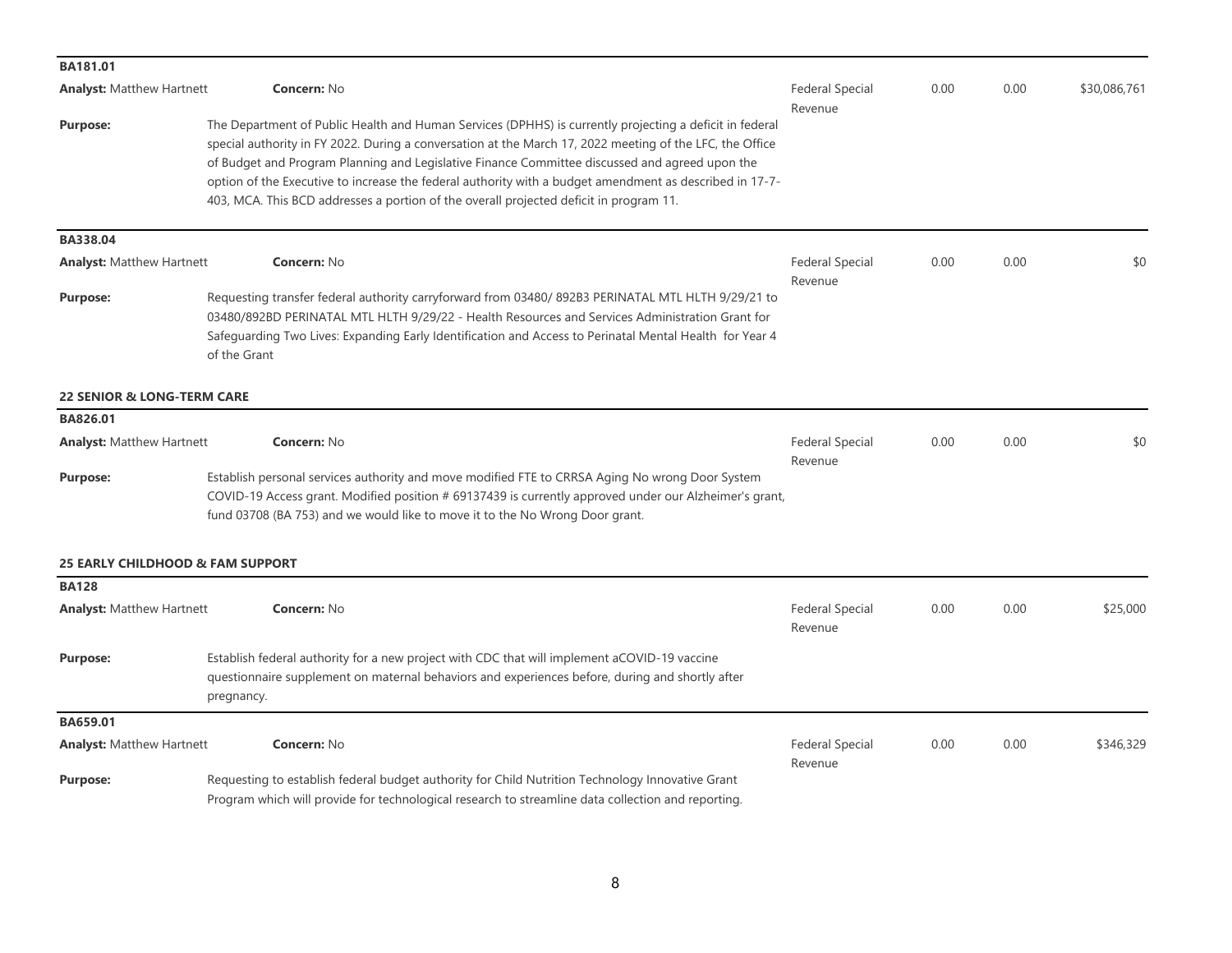## **33 ADDICTIVE & MENTAL DISORDERS**

| BA701.02                         |                                                                                                                                                                                                                                                                                    |                                   |          |          |                    |
|----------------------------------|------------------------------------------------------------------------------------------------------------------------------------------------------------------------------------------------------------------------------------------------------------------------------------|-----------------------------------|----------|----------|--------------------|
| <b>Analyst: Matthew Hartnett</b> | Concern: No                                                                                                                                                                                                                                                                        | <b>Federal Special</b><br>Revenue | $-1.25$  | $-0.25$  | \$0                |
| <b>Purpose:</b>                  | This budget amendment transfers 1.25 FTE from the Addictive & Mental Disorders Division to the<br>Developmental Services Division due to the recent reorganization. The appropriation authority was<br>reported in the last quarterly report but did not include the FTE transfer. |                                   |          |          |                    |
| BA702.02                         |                                                                                                                                                                                                                                                                                    |                                   |          |          |                    |
| <b>Analyst: Matthew Hartnett</b> | <b>Concern: No</b>                                                                                                                                                                                                                                                                 | <b>Federal Special</b><br>Revenue | $-0.75$  | $-0.25$  | \$0                |
| <b>Purpose:</b>                  | This budget amendment transfers 0.75 FTE from the Addictive & Mental Disorders Division to the<br>Developmental Services Division due to the recent reorganization. The appropriation authority was<br>reported in the last quarterly report but did not include the FTE transfer. |                                   |          |          |                    |
| BA837.01                         |                                                                                                                                                                                                                                                                                    |                                   |          |          |                    |
| <b>Analyst: Matthew Hartnett</b> | <b>Concern: No</b>                                                                                                                                                                                                                                                                 | <b>Federal Special</b><br>Revenue | 0.00     | 0.00     | \$403,063          |
| <b>Purpose:</b>                  | Move Montana Veterans Home CRRSA BA authority from Program Year 2021 to Program Year 2022 and<br>from Program 22 SLTC to Program 33 BHDD. Due to the recent reorg, Montana Veterans Home budget is<br>now a part of Program 33.                                                    |                                   |          |          |                    |
|                                  |                                                                                                                                                                                                                                                                                    | <b>Agency Total:</b>              | 0.50     | 0.50     | \$51,114,834       |
|                                  |                                                                                                                                                                                                                                                                                    | <b>Section Total:</b>             | 0.50     | 0.50     | \$51,114,834       |
|                                  | <b>C</b> - Natural Resources and Transportation                                                                                                                                                                                                                                    |                                   |          |          |                    |
|                                  | <b>52010 DEPARTMENT OF FISH WILDLIFE AND PARKS</b>                                                                                                                                                                                                                                 |                                   |          |          |                    |
|                                  |                                                                                                                                                                                                                                                                                    | <b>Fund</b>                       | FTE FY22 | FTE FY23 | <b>Amount FY22</b> |
| <b>05 WILDLIFE DIVISION</b>      |                                                                                                                                                                                                                                                                                    |                                   |          |          |                    |
| BA583.02                         |                                                                                                                                                                                                                                                                                    |                                   |          |          |                    |
| <b>Analyst: Robert Miller</b>    | Concern: No                                                                                                                                                                                                                                                                        | <b>Federal Special</b><br>Revenue | 0.33     | 0.00     | \$0                |
| <b>Purpose:</b>                  | This budget amendment establishes a wildlife technician to collect and process samples.                                                                                                                                                                                            |                                   |          |          |                    |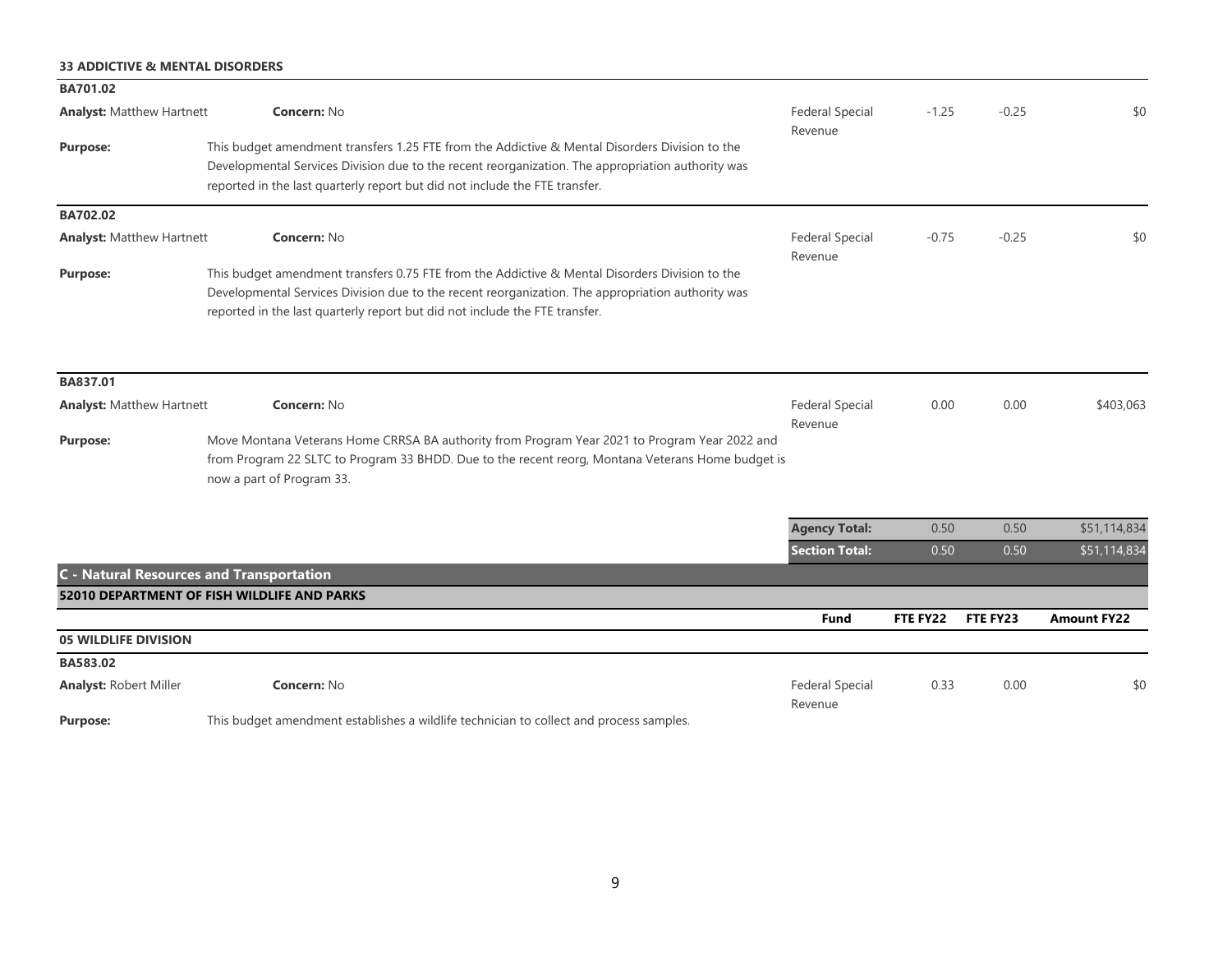| BA610.01                           |                                                                                                                                                                                                                                                                         |                                   |          |          |                    |
|------------------------------------|-------------------------------------------------------------------------------------------------------------------------------------------------------------------------------------------------------------------------------------------------------------------------|-----------------------------------|----------|----------|--------------------|
| <b>Analyst: Robert Miller</b>      | <b>Concern: No</b>                                                                                                                                                                                                                                                      | <b>Federal Special</b>            | 0.00     | 0.00     | \$0                |
| <b>Purpose:</b>                    | This budget amendment moves \$40,000 in authority from personal services to grants within the Wildlife<br>Division for proper accounting practices.                                                                                                                     | Revenue                           |          |          |                    |
| <b>06 PARKS DIVISION</b>           |                                                                                                                                                                                                                                                                         |                                   |          |          |                    |
| <b>BA630</b>                       |                                                                                                                                                                                                                                                                         |                                   |          |          |                    |
| <b>Analyst: Robert Miller</b>      | <b>Concern: No</b>                                                                                                                                                                                                                                                      | <b>Federal Special</b><br>Revenue | 0.19     | 0.03     | \$15,200           |
| <b>Purpose:</b>                    | This amendment increase federal budget authority within the Parks and Outdoor Recreation Division to<br>maintain a presence on the Smith River during the float season including camp maintenance and repairs.                                                          |                                   |          |          |                    |
|                                    |                                                                                                                                                                                                                                                                         | <b>Agency Total:</b>              | 0.52     | 0.03     | \$15,200           |
|                                    | 53010 DEPARTMENT OF ENVIRONMENTAL QUALITY                                                                                                                                                                                                                               |                                   |          |          |                    |
|                                    |                                                                                                                                                                                                                                                                         | <b>Fund</b>                       | FTE FY22 | FTE FY23 | <b>Amount FY22</b> |
| 50 AIR, ENERGY & MINING DIVISION   |                                                                                                                                                                                                                                                                         |                                   |          |          |                    |
| <b>BA774.06</b>                    |                                                                                                                                                                                                                                                                         |                                   |          |          |                    |
|                                    |                                                                                                                                                                                                                                                                         |                                   |          |          |                    |
| <b>Analyst: Robert Miller</b>      | <b>Concern: No</b>                                                                                                                                                                                                                                                      | <b>Federal Special</b><br>Revenue | 0.00     | 0.00     | \$857,000          |
| <b>Purpose:</b>                    | This budget amendment increases federal authority within the Air Energy & Mining Division for the<br>Zortman/Landusky water treatment and reclamation project.                                                                                                          |                                   |          |          |                    |
|                                    |                                                                                                                                                                                                                                                                         |                                   |          |          |                    |
|                                    |                                                                                                                                                                                                                                                                         | <b>Agency Total:</b>              | 0.00     | 0.00     | \$857,000          |
| 54010 DEPARTMENT OF TRANSPORTATION |                                                                                                                                                                                                                                                                         |                                   |          |          |                    |
|                                    |                                                                                                                                                                                                                                                                         | <b>Fund</b>                       | FTE FY22 | FTE FY23 | <b>Amount FY22</b> |
| <b>40 AERONAUTICS PROGRAM</b>      |                                                                                                                                                                                                                                                                         |                                   |          |          |                    |
| <b>BA014.01</b>                    |                                                                                                                                                                                                                                                                         |                                   |          |          |                    |
| <b>Analyst: Alice Hecht</b>        | <b>Concern: No</b>                                                                                                                                                                                                                                                      | <b>Federal Special</b><br>Revenue | 0.00     | 0.00     | ( \$30, 869)       |
| <b>Purpose:</b>                    | Return unused budget authority from the Yellowstone Airport Runway maintenance grant (475B9) that<br>was established in the 2021 biennium. This project has been completed and the Department of<br>Transportation is returning the remaining unspent budget authority. |                                   |          |          |                    |
|                                    |                                                                                                                                                                                                                                                                         | <b>Agency Total:</b>              | 0.00     | 0.00     | (\$30,869)         |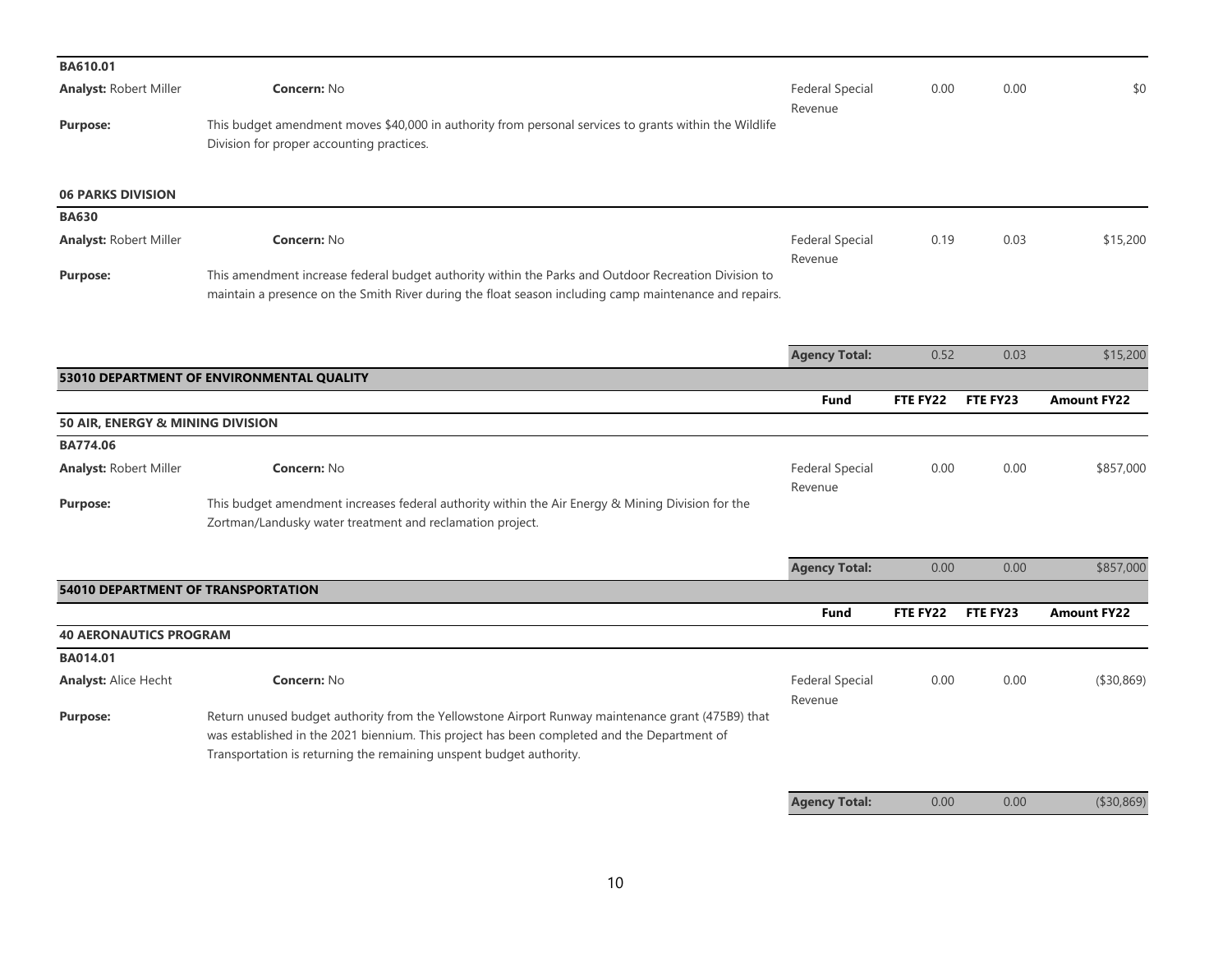## **57060 DEPARTMENT OF NATURAL RESOURCES AND CONSERVATION**

**Fund FTE FY22 FTE FY23 Amount FY22**

| 23 CONSERVATION/RESOURCE DEV DIV       |                                                                                                                                                                                                                                     |                                   |          |          |                    |
|----------------------------------------|-------------------------------------------------------------------------------------------------------------------------------------------------------------------------------------------------------------------------------------|-----------------------------------|----------|----------|--------------------|
| <b>BA096</b>                           |                                                                                                                                                                                                                                     |                                   |          |          |                    |
| <b>Analyst: Robert Miller</b>          | Concern: No                                                                                                                                                                                                                         | <b>Federal Special</b><br>Revenue | 0.00     | 0.00     | \$3,329,826        |
| <b>Purpose:</b>                        | This budget amendment increases federal authority in the Conservation & Resource Development<br>Division for administration and loan forgiveness on drinking water facilities in communities across the<br>state.                   |                                   |          |          |                    |
| <b>BA097</b>                           |                                                                                                                                                                                                                                     |                                   |          |          |                    |
| <b>Analyst: Robert Miller</b>          | <b>Concern: No</b>                                                                                                                                                                                                                  | <b>Federal Special</b><br>Revenue | 0.00     | 0.00     | \$1,975,698        |
| <b>Purpose:</b>                        | This amendment increases federal authority for EPA CAP grant for the Waste Water State Revolving Fund<br>which provides low interest loans t communities in Montana to install and rehabilitate waste water<br>facilities.          |                                   |          |          |                    |
| <b>35 FORESTRY/TRUST LANDS DIV</b>     |                                                                                                                                                                                                                                     |                                   |          |          |                    |
| <b>BA096</b>                           |                                                                                                                                                                                                                                     |                                   |          |          |                    |
| <b>Analyst: Robert Miller</b>          | <b>Concern: No</b>                                                                                                                                                                                                                  | <b>Federal Special</b><br>Revenue | 0.33     | 0.50     | \$0                |
| <b>Purpose:</b>                        | This budget amendment established 0.33 modified FTE in FY 2022 and 0.50 modified FTE in FY 2023 to<br>perform subaward management, program administration, technical assistance, and project work<br>necessary for a federal grant. |                                   |          |          |                    |
|                                        |                                                                                                                                                                                                                                     | <b>Agency Total:</b>              | 0.33     | 0.50     | \$5,305,524        |
| <b>62010 DEPARTMENT OF AGRICULTURE</b> |                                                                                                                                                                                                                                     |                                   |          |          |                    |
|                                        |                                                                                                                                                                                                                                     | <b>Fund</b>                       | FTE FY22 | FTE FY23 | <b>Amount FY22</b> |
| 50 AGRICULTURAL DEV DIV                |                                                                                                                                                                                                                                     |                                   |          |          |                    |
| BA807.02                               |                                                                                                                                                                                                                                     |                                   |          |          |                    |
| <b>Analyst: Robert Miller</b>          | <b>Concern: No</b>                                                                                                                                                                                                                  | <b>Federal Special</b><br>Revenue | 0.00     | 0.00     | \$0                |
| <b>Purpose:</b>                        | This budget amendment extends funding for the Federal State Marketing Improvement Program (FSMIP)<br>to the end of the fiscal year.                                                                                                 |                                   |          |          |                    |
|                                        |                                                                                                                                                                                                                                     | <b>Agency Total:</b>              | 0.00     | 0.00     | \$0                |
|                                        |                                                                                                                                                                                                                                     | <b>Section Total:</b>             | 0.85     | 0.53     | \$6,146,855        |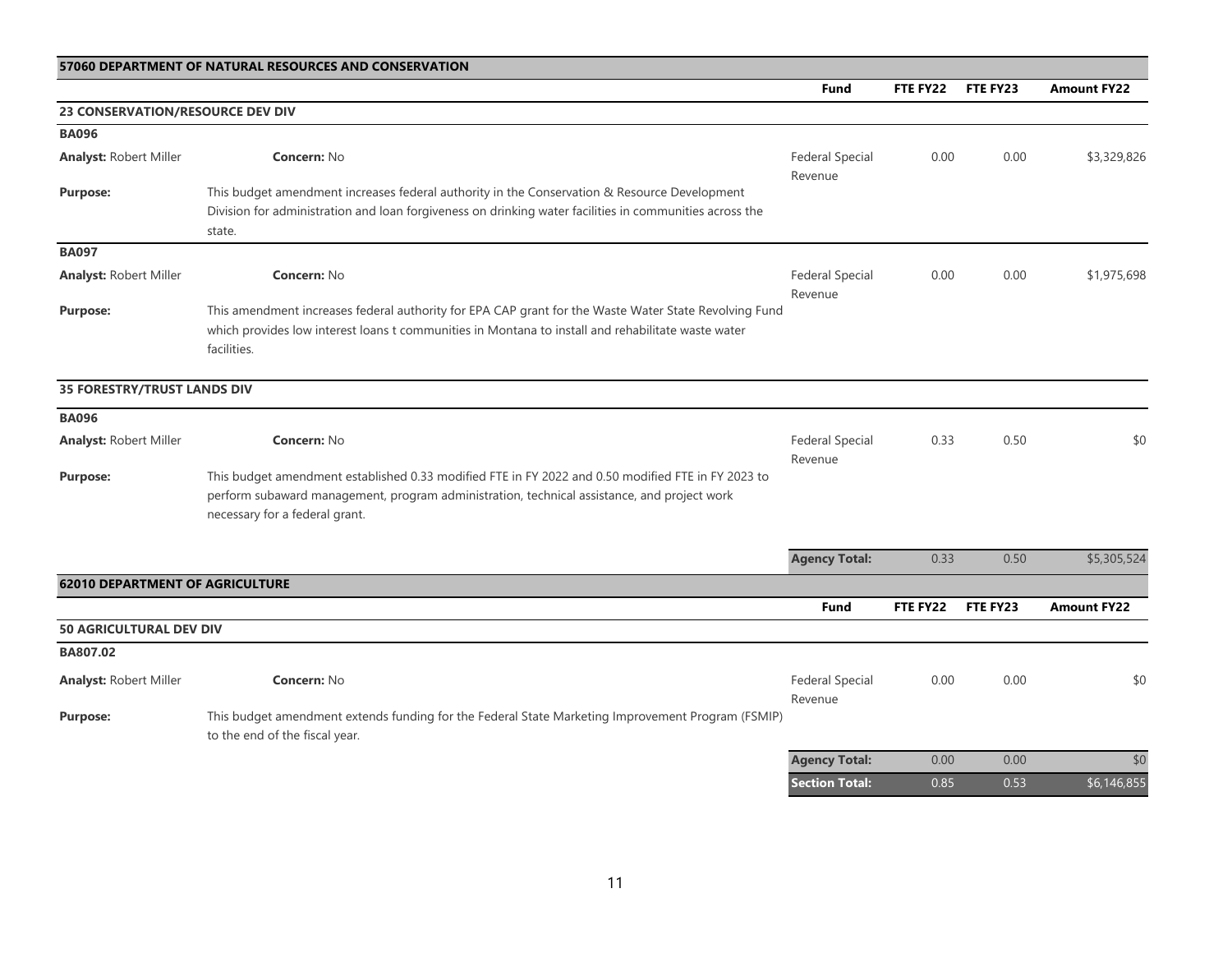| <b>21100 JUDICIAL BRANCH</b>                    | D - Judicial Branch, Law Enforcement and Justice                                                                                                                                                                                                                                                                                                     |                                   |          |          |                    |
|-------------------------------------------------|------------------------------------------------------------------------------------------------------------------------------------------------------------------------------------------------------------------------------------------------------------------------------------------------------------------------------------------------------|-----------------------------------|----------|----------|--------------------|
|                                                 |                                                                                                                                                                                                                                                                                                                                                      | <b>Fund</b>                       | FTE FY22 | FTE FY23 | <b>Amount FY22</b> |
|                                                 |                                                                                                                                                                                                                                                                                                                                                      |                                   |          |          |                    |
|                                                 | 01 SUPREME COURT OPERATIONS                                                                                                                                                                                                                                                                                                                          |                                   |          |          |                    |
| <b>BA202</b>                                    |                                                                                                                                                                                                                                                                                                                                                      |                                   |          |          |                    |
| Concern: No<br><b>Analyst: Catherine Duncan</b> |                                                                                                                                                                                                                                                                                                                                                      | <b>Federal Special</b>            | 0.00     | 0.00     | \$201,634          |
| <b>Purpose:</b>                                 | This budget amendment authorizes a federal grant from the US Department Of Health and Human<br>Services, Administration for Children and Families to provide training to various disciplines within the<br>court system that focus on the court's role in the continued care of families and children at risk as and<br>data collection and sharing. | Revenue                           |          |          |                    |
|                                                 |                                                                                                                                                                                                                                                                                                                                                      | <b>Agency Total:</b>              | 0.00     | 0.00     | \$201,634          |
| <b>41100 DEPARTMENT OF JUSTICE</b>              |                                                                                                                                                                                                                                                                                                                                                      |                                   |          |          |                    |
|                                                 |                                                                                                                                                                                                                                                                                                                                                      | Fund                              | FTE FY22 | FTE FY23 | <b>Amount FY22</b> |
| <b>03 MONTANA HIGHWAY PATROL</b>                |                                                                                                                                                                                                                                                                                                                                                      |                                   |          |          |                    |
| BA130.01                                        |                                                                                                                                                                                                                                                                                                                                                      |                                   |          |          |                    |
| <b>Analyst: Catherine Duncan</b>                | Concern: No                                                                                                                                                                                                                                                                                                                                          | <b>Federal Special</b>            | 0.00     | 0.00     | \$75,910           |
| Purpose:                                        | This budget amendment provides the continuation of a federal grant for advanced roadside impaired<br>driving enforcement classes and a drug recognition expert class for law enforcement officers, prosecutors,<br>and/or judges statewide.                                                                                                          |                                   |          |          |                    |
| <b>08 FORENSIC SERVICES DIVISION</b>            |                                                                                                                                                                                                                                                                                                                                                      |                                   |          |          |                    |
| <b>BA280</b>                                    |                                                                                                                                                                                                                                                                                                                                                      |                                   |          |          |                    |
| <b>Analyst:</b> Catherine Duncan                | Concern: No                                                                                                                                                                                                                                                                                                                                          | <b>Federal Special</b><br>Revenue | 0.00     | 0.00     | \$521,655          |
| <b>Purpose:</b>                                 | This budget amendment authorizes a federal grant from the Montana Department of Justice Forensic<br>Science Division that will reduce forensic DNA sample turnaround time and reduce DNA forensic<br>casework backlogs. The grant period is 10/01/2021 through 09/30/2023.                                                                           |                                   |          |          |                    |
|                                                 |                                                                                                                                                                                                                                                                                                                                                      | <b>Agency Total:</b>              | 0.00     | 0.00     | \$597,565          |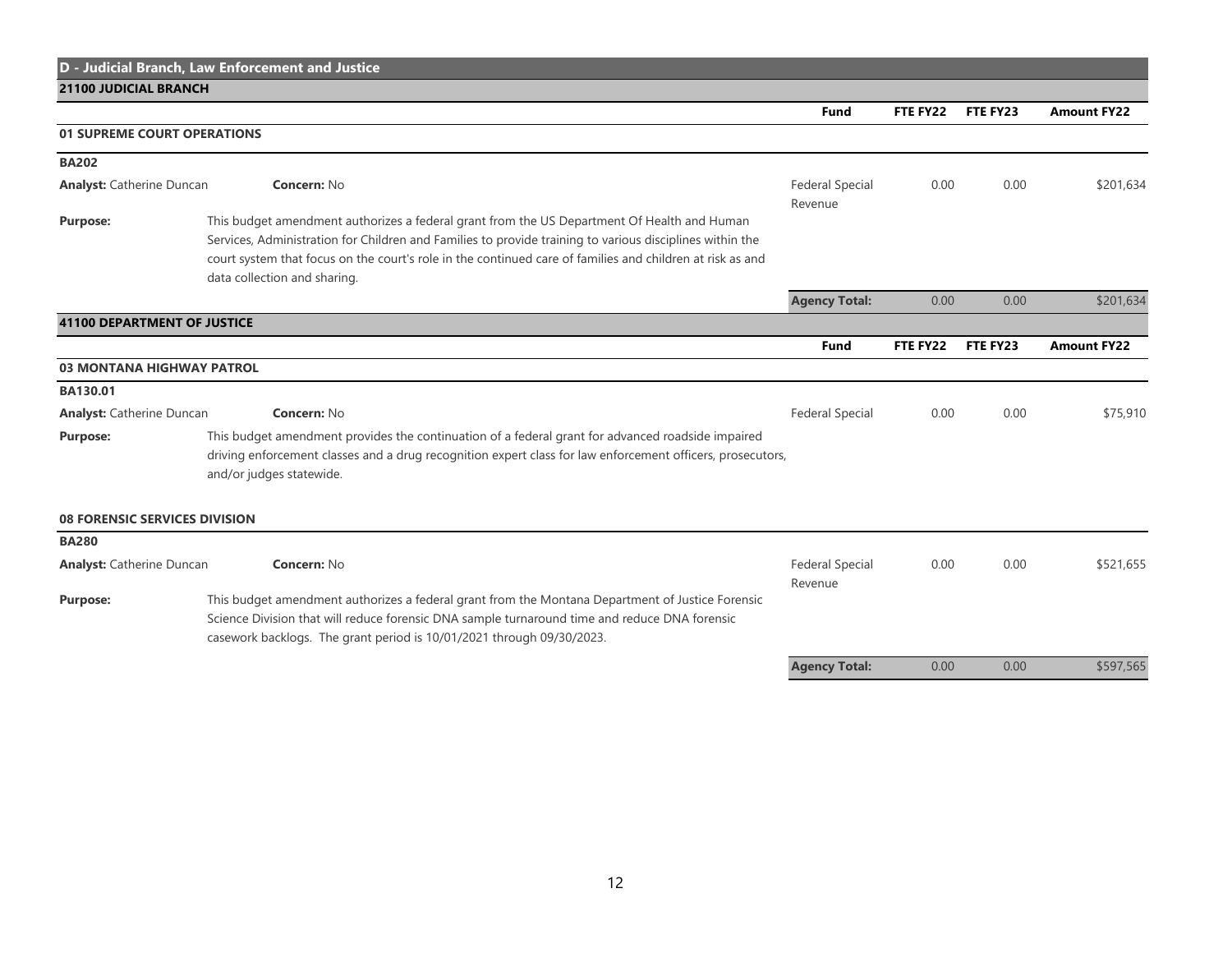|                                     |                                                                                                                                                                                                                                                                                                                                                    | <b>Fund</b>                       | <b>FTE FY22</b> | FTE FY23 | <b>Amount FY22</b> |
|-------------------------------------|----------------------------------------------------------------------------------------------------------------------------------------------------------------------------------------------------------------------------------------------------------------------------------------------------------------------------------------------------|-----------------------------------|-----------------|----------|--------------------|
|                                     | 02 PROBATION & PAROLE DIVISION                                                                                                                                                                                                                                                                                                                     |                                   |                 |          |                    |
| BA586.01                            |                                                                                                                                                                                                                                                                                                                                                    |                                   |                 |          |                    |
| <b>Analyst:</b> Catherine Duncan    | <b>Concern: No</b>                                                                                                                                                                                                                                                                                                                                 | <b>Federal Special</b><br>Revenue | 0.00            | 0.00     | \$22,103           |
| <b>Purpose:</b>                     | This budget amendment is a modification to an earlier budget amendment for a federal grant for the<br>small rural school achievement program. The change moves the authority to program 2 under the<br>reorganization of the Department of Corrections.                                                                                            |                                   |                 |          |                    |
| <b>03 SECURE CUSTODY FACILITIES</b> |                                                                                                                                                                                                                                                                                                                                                    |                                   |                 |          |                    |
| <b>BA101.01</b>                     |                                                                                                                                                                                                                                                                                                                                                    |                                   |                 |          |                    |
| <b>Analyst:</b> Catherine Duncan    | <b>Concern: No</b>                                                                                                                                                                                                                                                                                                                                 | <b>Federal Special</b><br>Revenue | 1.00            | 0.25     | \$548,877          |
| <b>Purpose:</b>                     | This budget amendment makes changes to the federal grant from the US Department of Justice in the<br>Montana Correctional Enterprises Program (MCE) that addresses the needs of incarcerated parents and<br>their minor children. The funding and associated FTE will be moved to program 3 under the Department<br>of Corrections reorganization. |                                   |                 |          |                    |
| BA586.01                            |                                                                                                                                                                                                                                                                                                                                                    |                                   |                 |          |                    |
| <b>Analyst:</b> Catherine Duncan    | <b>Concern: No</b>                                                                                                                                                                                                                                                                                                                                 | <b>Federal Special</b><br>Revenue | 0.00            | 0.00     | (\$22,103)         |
| <b>Purpose:</b>                     | This budget amendment is a modification to an earlier budget amendment for a federal grant for the<br>small rural school achievement program. The change moves the authority to program 2 under the<br>reorganization of the Department of Corrections.                                                                                            |                                   |                 |          |                    |
|                                     | <b>04 MONT CORRECTIONAL ENTERPRISES</b>                                                                                                                                                                                                                                                                                                            |                                   |                 |          |                    |
| BA101.01                            |                                                                                                                                                                                                                                                                                                                                                    |                                   |                 |          |                    |
| <b>Analyst: Catherine Duncan</b>    | <b>Concern: No</b>                                                                                                                                                                                                                                                                                                                                 | <b>Federal Special</b><br>Revenue | $-1.00$         | $-0.25$  | ( \$548, 877)      |
| <b>Purpose:</b>                     | This budget amendment makes changes to the federal grant from the US Department of Justice in the<br>Montana Correctional Enterprises Program (MCE) that addresses the needs of incarcerated parents and<br>their minor children. The funding and associated FTE will be moved to program 3 under the Department<br>of Corrections reorganization. |                                   |                 |          |                    |
|                                     |                                                                                                                                                                                                                                                                                                                                                    | <b>Agency Total:</b>              | 0.00            | 0.00     | \$0                |
|                                     |                                                                                                                                                                                                                                                                                                                                                    | <b>Section Total:</b>             | 0.00            | 0.00     | \$799,199          |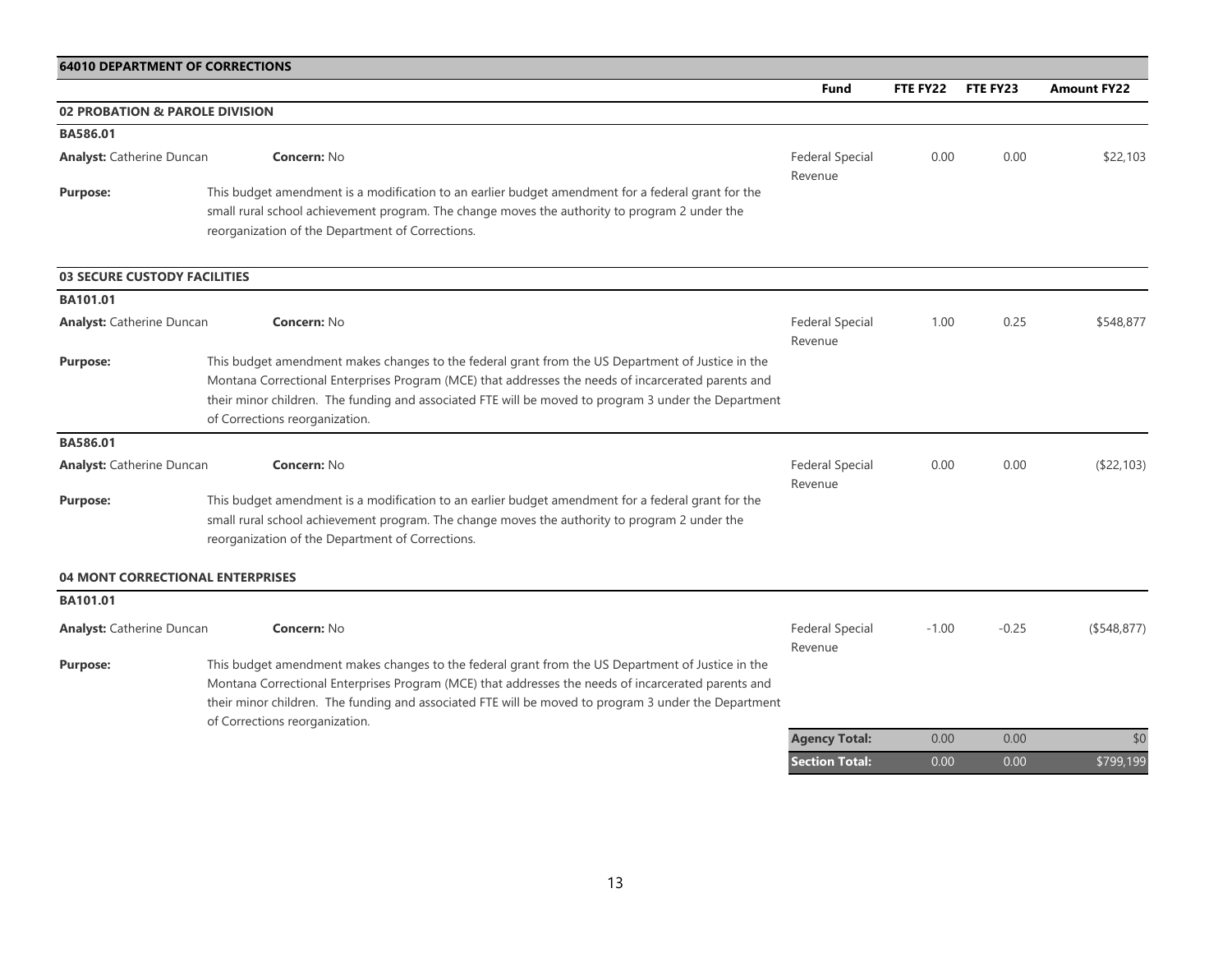**E - Education**

**35010 OFFICE OF PUBLIC INSTRUCTION**

**Fund FTE FY22 FTE FY23 Amount FY22**

| <b>06 STATE LEVEL ACTIVITIES</b> |                                                                                                                                                                                                                                         |                                   |      |      |             |
|----------------------------------|-----------------------------------------------------------------------------------------------------------------------------------------------------------------------------------------------------------------------------------------|-----------------------------------|------|------|-------------|
| BA111.01                         |                                                                                                                                                                                                                                         |                                   |      |      |             |
| <b>Analyst: Julia Pattin</b>     | <b>Concern: No</b>                                                                                                                                                                                                                      | <b>Federal Special</b><br>Revenue | 0.00 | 0.00 | \$469,205   |
| <b>Purpose:</b>                  | This budget amendment increases federal special revenue for ESSER III Homeless Children and Youth by<br>approximately \$469,000, of which \$9,000 is personal services and about \$460,000 is operating expenses                        |                                   |      |      |             |
| <b>BA211</b>                     |                                                                                                                                                                                                                                         |                                   |      |      |             |
| <b>Analyst: Julia Pattin</b>     | <b>Concern: No</b>                                                                                                                                                                                                                      | <b>Federal Special</b><br>Revenue | 0.00 | 0.00 | \$363,991   |
| <b>Purpose:</b>                  | This budget amendment is for approximately \$364,000 federal special revenue operating expenses for a<br>Supply Chain Assistance Grant                                                                                                  |                                   |      |      |             |
| <b>BA212</b>                     |                                                                                                                                                                                                                                         |                                   |      |      |             |
| <b>Analyst: Julia Pattin</b>     | <b>Concern: No</b>                                                                                                                                                                                                                      | <b>Federal Special</b><br>Revenue | 0.25 | 0.25 | \$499,789   |
| <b>Purpose:</b>                  | This budget amendment is for approximately \$500,000 federal special revenue for the Rural Mental<br>Health Preparation Pathway Award, of which about \$463,000 is operating expenses and about \$37,000 is<br>personal services.       |                                   |      |      |             |
| 09 LOCAL EDUCATION ACTIVITIES    |                                                                                                                                                                                                                                         |                                   |      |      |             |
| BA018.03                         |                                                                                                                                                                                                                                         |                                   |      |      |             |
| <b>Analyst: Julia Pattin</b>     | Concern: No                                                                                                                                                                                                                             | <b>Federal Special</b><br>Revenue | 0.00 | 0.00 | \$0         |
| <b>Purpose:</b>                  | This budget amendment moves approximately \$39,000 federal special revenue authority from grants to<br>transfers-out in order to process a payment to another state agency. The change has a net-zero effect to<br>the agency's budget. |                                   |      |      |             |
| BA111.01                         |                                                                                                                                                                                                                                         |                                   |      |      |             |
| <b>Analyst: Julia Pattin</b>     | <b>Concern: No</b>                                                                                                                                                                                                                      | <b>Federal Special</b><br>Revenue | 0.00 | 0.00 | \$1,407,618 |
| <b>Purpose:</b>                  | This budget amendment increases federal special revenue for ESSER III Homeless Children and Youth by<br>about \$1.4 million in grants.                                                                                                  |                                   |      |      |             |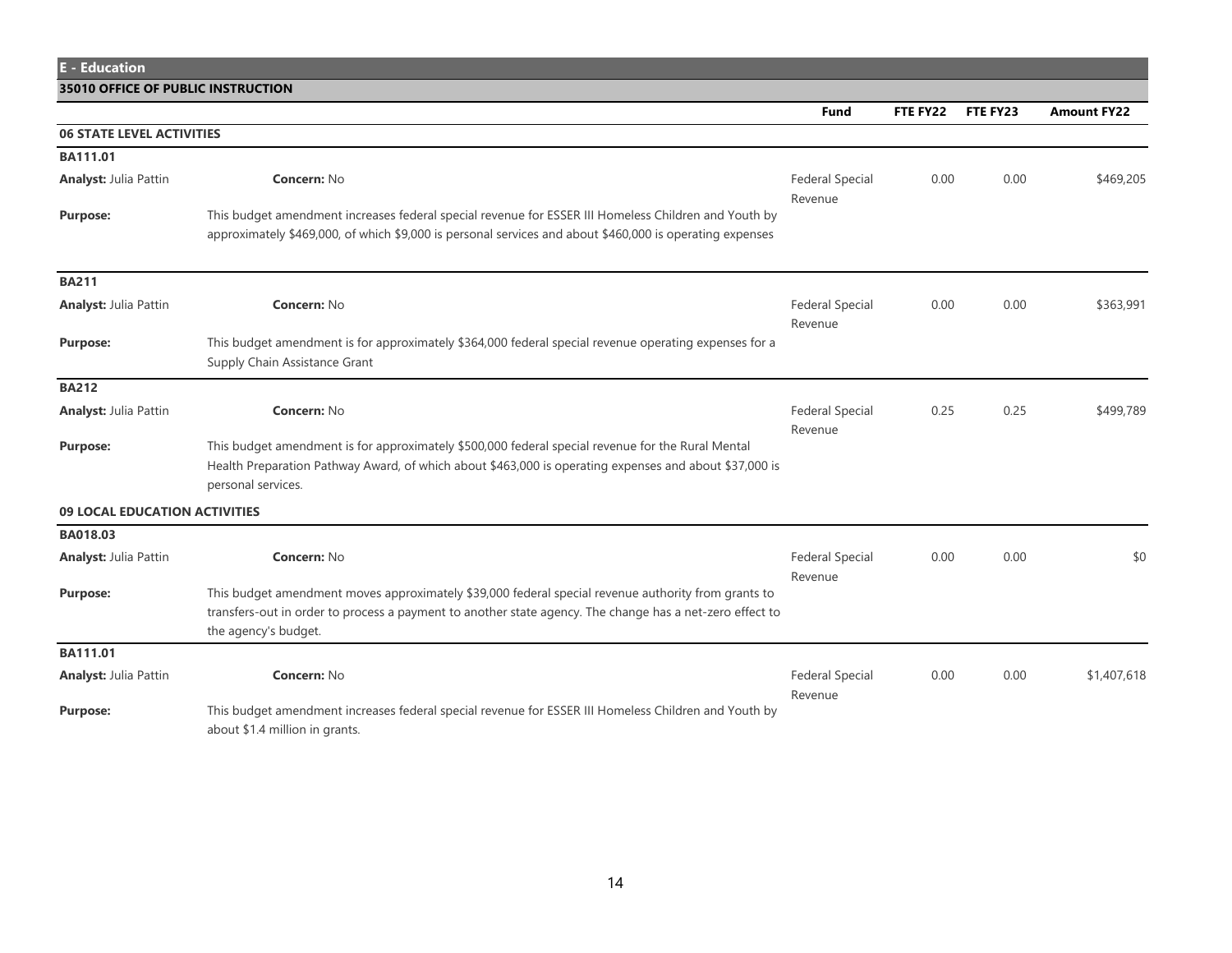| <b>BA211</b>                   |                                                                                                                                                                                                                                                                                                                                     |                                   |          |          |                    |
|--------------------------------|-------------------------------------------------------------------------------------------------------------------------------------------------------------------------------------------------------------------------------------------------------------------------------------------------------------------------------------|-----------------------------------|----------|----------|--------------------|
| <b>Analyst: Julia Pattin</b>   | <b>Concern: No</b>                                                                                                                                                                                                                                                                                                                  | <b>Federal Special</b><br>Revenue | 0.00     | 0.00     | \$3,275,916        |
| <b>Purpose:</b>                | This budget amendment adds approximately \$3.3 million federal special revenue for a Supply Chain<br>Assistance, of which about \$3.2 million is in grants and approximately \$24,000 is in transfers out.                                                                                                                          |                                   |          |          |                    |
|                                |                                                                                                                                                                                                                                                                                                                                     | <b>Agency Total:</b>              | 0.25     | 0.25     | \$6,016,519        |
| 51140 ARTS COUNCIL             |                                                                                                                                                                                                                                                                                                                                     |                                   |          |          |                    |
|                                |                                                                                                                                                                                                                                                                                                                                     | <b>Fund</b>                       | FTE FY22 | FTE FY23 | <b>Amount FY22</b> |
| 01 PROMOTION OF THE ARTS       |                                                                                                                                                                                                                                                                                                                                     |                                   |          |          |                    |
| BA098.03                       |                                                                                                                                                                                                                                                                                                                                     |                                   |          |          |                    |
| <b>Analyst: Alice Hecht</b>    | <b>Concern: No</b>                                                                                                                                                                                                                                                                                                                  | <b>Federal Special</b><br>Revenue | 0.00     | 0.00     | \$0                |
| Purpose:                       | Request to move BA authority between expense account codes. This allows the agency to pay the first six<br>months of building rent out of this appropriation.                                                                                                                                                                       |                                   |          |          |                    |
|                                |                                                                                                                                                                                                                                                                                                                                     | <b>Agency Total:</b>              | 0.00     | 0.00     | \$0                |
| <b>51150 STATE LIBRARY</b>     |                                                                                                                                                                                                                                                                                                                                     |                                   |          |          |                    |
|                                |                                                                                                                                                                                                                                                                                                                                     | <b>Fund</b>                       | FTE FY22 | FTE FY23 | <b>Amount FY22</b> |
| 01 STATEWIDE LIBRARY RESOURCES |                                                                                                                                                                                                                                                                                                                                     |                                   |          |          |                    |
| <b>BA141.01</b>                |                                                                                                                                                                                                                                                                                                                                     |                                   |          |          |                    |
| <b>Analyst: Katy Callon</b>    | <b>Concern: No</b>                                                                                                                                                                                                                                                                                                                  | <b>Federal Special</b><br>Revenue | 0.00     | 0.03     | \$0                |
| <b>Purpose:</b>                | This budget amendment moves federal special revenue authority from operating expenses to personal<br>services in FY 2022 and adds 0.03 FTE in FY 2023. This authority is for the MT Natural Heritage Program's<br>agreement with the U.S. Forest Service for the North American Bat Monitoring program.                             |                                   |          |          |                    |
| BA704.10                       |                                                                                                                                                                                                                                                                                                                                     |                                   |          |          |                    |
| <b>Analyst: Katy Callon</b>    | <b>Concern: No</b>                                                                                                                                                                                                                                                                                                                  | <b>Federal Special</b><br>Revenue | 0.00     | 0.00     | \$0                |
| <b>Purpose:</b>                | This modification moves \$15,743 of federal special revenue authority from operating expenses and<br>equipment to personal services in FY 2022. This authority is for an agreement between the MSL and the<br>USDA Natural Resources Conservation Service for natural resource information system data development<br>and delivery. |                                   |          |          |                    |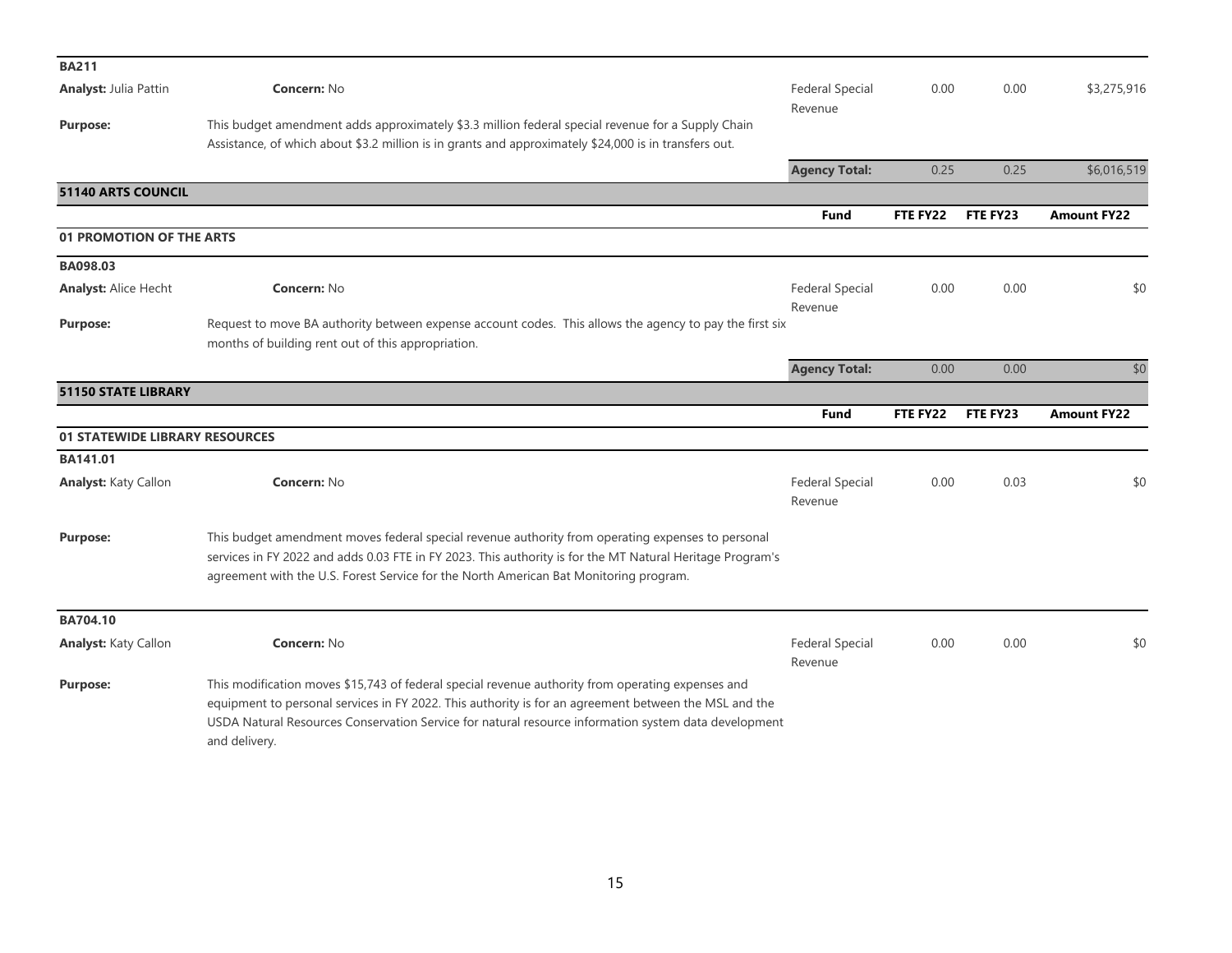| BA807.04                        |                                                                                                                                                                                                                                                                                                                                                                                                                                          |                                   |          |          |                    |
|---------------------------------|------------------------------------------------------------------------------------------------------------------------------------------------------------------------------------------------------------------------------------------------------------------------------------------------------------------------------------------------------------------------------------------------------------------------------------------|-----------------------------------|----------|----------|--------------------|
| <b>Analyst: Katy Callon</b>     | <b>Concern: No</b>                                                                                                                                                                                                                                                                                                                                                                                                                       | <b>Federal Special</b><br>Revenue | 0.75     | 0.00     | \$0                |
| <b>Purpose:</b>                 | This modification moves federal special revenue authority of \$110,290 from personal services to<br>operating expenses and adds 0.75 modified FTE for a GIS specialist. The federal authority is for an<br>agreement between the MSL and USDA Natural Resources Conservation Service to facilitate digital<br>mapping of wetlands and to develop, archive, and distribute other natural resource geographic<br>information as requested. |                                   |          |          |                    |
|                                 |                                                                                                                                                                                                                                                                                                                                                                                                                                          | <b>Agency Total:</b>              | 0.75     | 0.03     | \$0                |
| <b>51170 HISTORICAL SOCIETY</b> |                                                                                                                                                                                                                                                                                                                                                                                                                                          |                                   |          |          |                    |
|                                 |                                                                                                                                                                                                                                                                                                                                                                                                                                          | <b>Fund</b>                       | FTE FY22 | FTE FY23 | <b>Amount FY22</b> |
| 01 ADMINISTRATION PROGRAM       |                                                                                                                                                                                                                                                                                                                                                                                                                                          |                                   |          |          |                    |
| BA097.11                        |                                                                                                                                                                                                                                                                                                                                                                                                                                          |                                   |          |          |                    |
| <b>Analyst: Alice Hecht</b>     | <b>Concern: No</b>                                                                                                                                                                                                                                                                                                                                                                                                                       | Proprietary                       | 0.00     | 0.00     | \$20,000           |
| <b>Purpose:</b>                 | Bcd to request additional spending authority for the store merchandise enterprise fund                                                                                                                                                                                                                                                                                                                                                   |                                   |          |          |                    |
| <b>02 RESEARCH CENTER</b>       |                                                                                                                                                                                                                                                                                                                                                                                                                                          |                                   |          |          |                    |
| BA214.02                        |                                                                                                                                                                                                                                                                                                                                                                                                                                          |                                   |          |          |                    |
| <b>Analyst: Alice Hecht</b>     | Concern: No                                                                                                                                                                                                                                                                                                                                                                                                                              | <b>Federal Special</b><br>Revenue | 0.00     | 0.00     | \$0                |
| <b>Purpose:</b>                 | Request a no cost extension budget amendment for the National Film Preservation Foundation. The<br>monies rec'd from this grant will assist with the cost to preserve and create access of a motion picture<br>film entitled "Green Paradise: The Story of a Camping Trip" which documents the 1931 wilderness<br>excursion of William A. Clark III                                                                                      |                                   |          |          |                    |
| <b>04 PUBLICATIONS PROGRAM</b>  |                                                                                                                                                                                                                                                                                                                                                                                                                                          |                                   |          |          |                    |
| BA103.04                        |                                                                                                                                                                                                                                                                                                                                                                                                                                          |                                   |          |          |                    |
| <b>Analyst: Alice Hecht</b>     | Concern: No                                                                                                                                                                                                                                                                                                                                                                                                                              | Proprietary                       | 0.00     | 0.00     | \$65,000           |
| <b>Purpose:</b>                 | Bcd request for additional operating authority for Prgm 04 enterprise fund. Prgm 04 will be able to<br>continue providing publications to the State of Montana.                                                                                                                                                                                                                                                                          |                                   |          |          |                    |
| <b>05 EDUCATION</b>             |                                                                                                                                                                                                                                                                                                                                                                                                                                          |                                   |          |          |                    |
| BA171.01                        |                                                                                                                                                                                                                                                                                                                                                                                                                                          |                                   |          |          |                    |
| <b>Analyst: Alice Hecht</b>     | <b>Concern: No</b>                                                                                                                                                                                                                                                                                                                                                                                                                       | Proprietary                       | 0.00     | 0.00     | \$25,000           |
| <b>Purpose:</b>                 | Bcd request for additional spending authority for Prgm 05 to cover expenditures related to the 4th<br>textbook printing.                                                                                                                                                                                                                                                                                                                 |                                   |          |          |                    |